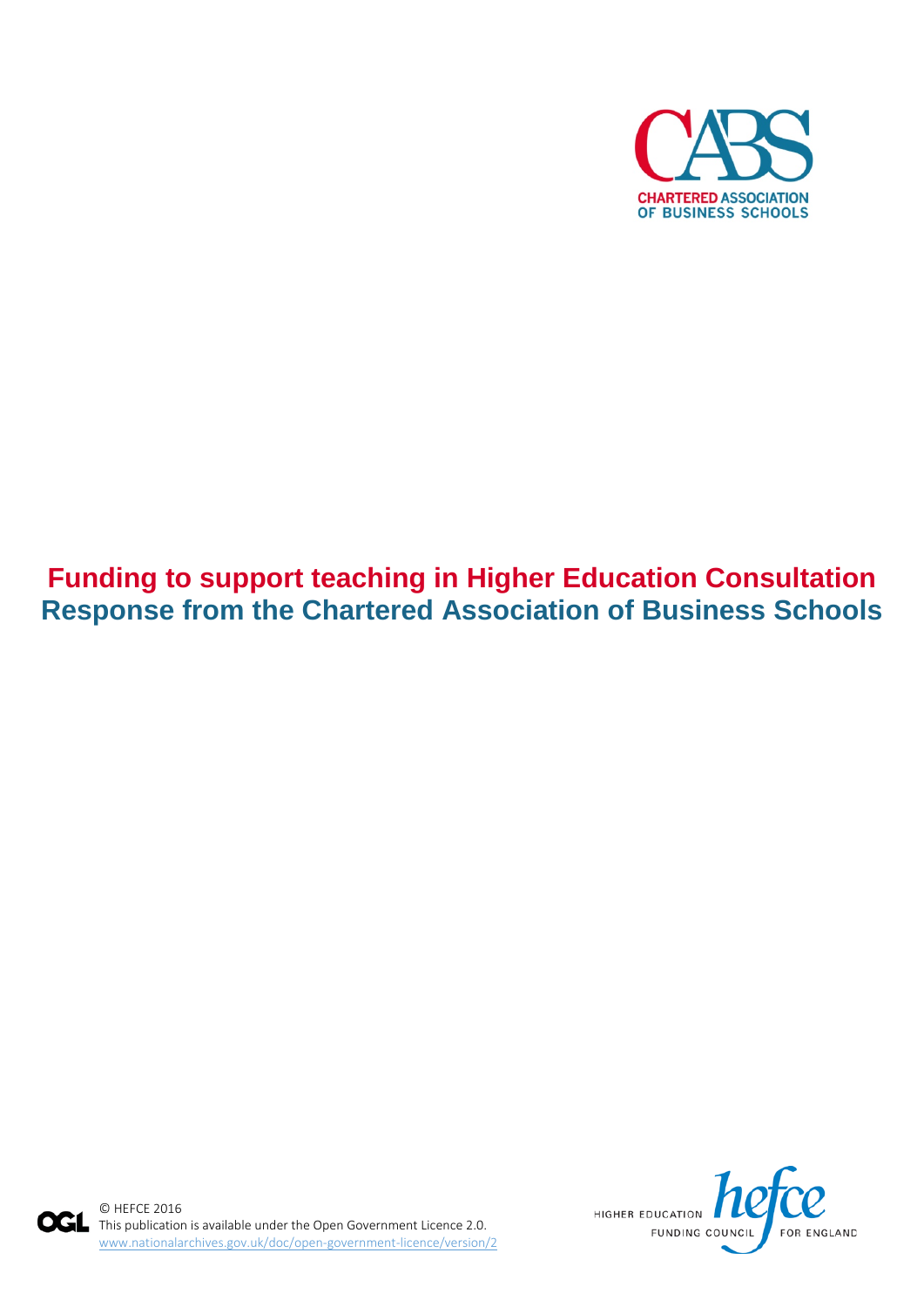# Funding to support teaching in higher education

# **Consultation on arrangements for supporting widening access and successful student outcomes, including progression to taught postgraduate study**

This document sets out for consultation proposals relating to teaching funding to support widening access and successful student outcomes, including progression to taught postgraduate study. The proposals form part of a programme of work responding to the Government's request that we review our approach to funding, to reflect that the funding reforms of 2012-13 are now largely in a steady state. They also reflect the wider vision for higher education set out in the May 2016 Higher Education White Paper, and in doing so set a direction of travel for funding through and beyond the Government's planned transition to the Office for Students.

We invite responses to our consultation from higher education providers and other bodies with an interest in the funding of higher education by **noon on Friday 22 July 2016**. Please use the online response form.



[Subscribe to email alerts](http://www.hefce.ac.uk/pubs/ealert/)

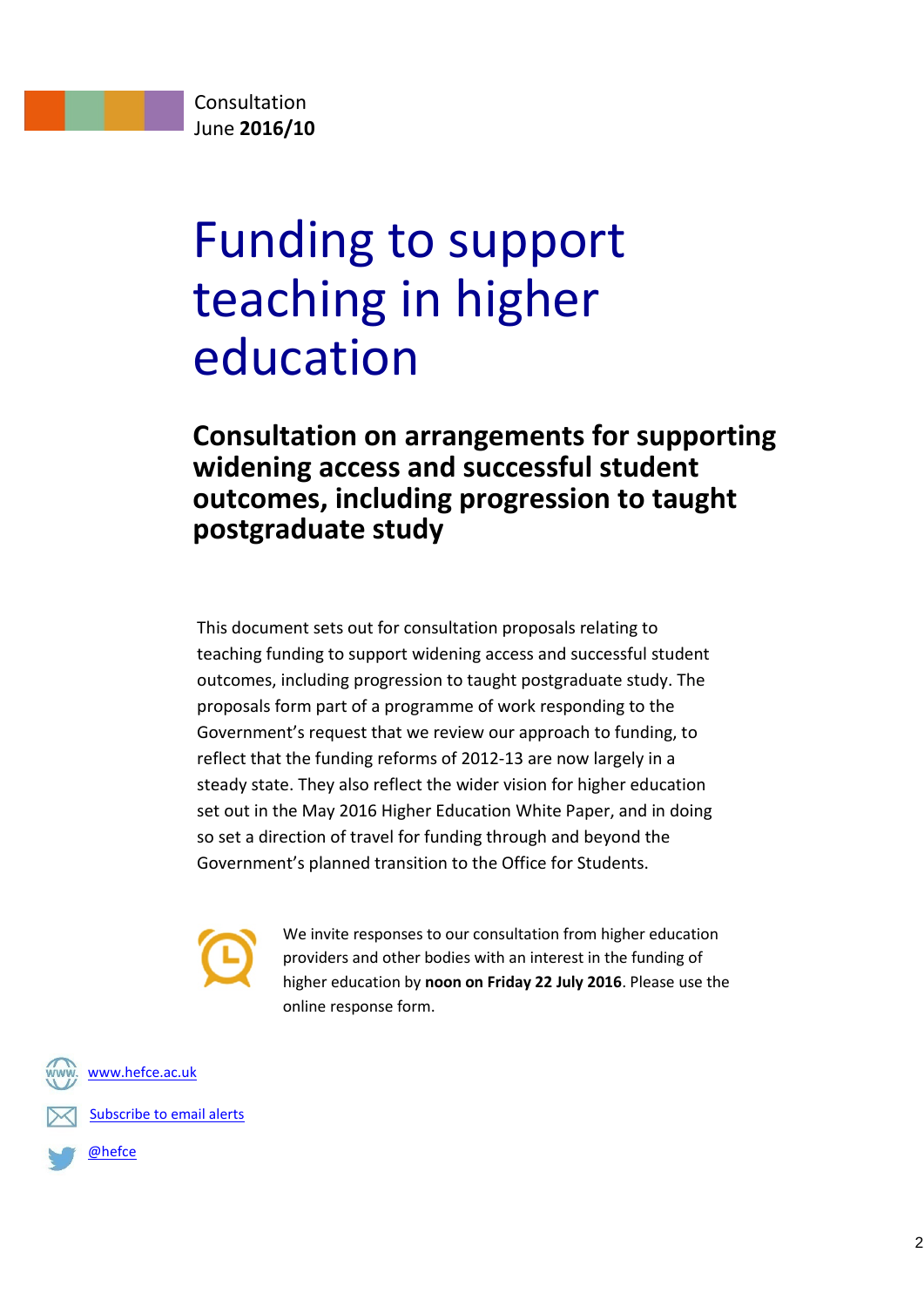# **Contents**

| Annex C: Illustration of existing and proposed approach to postgraduate taught funding22 |  |
|------------------------------------------------------------------------------------------|--|
|                                                                                          |  |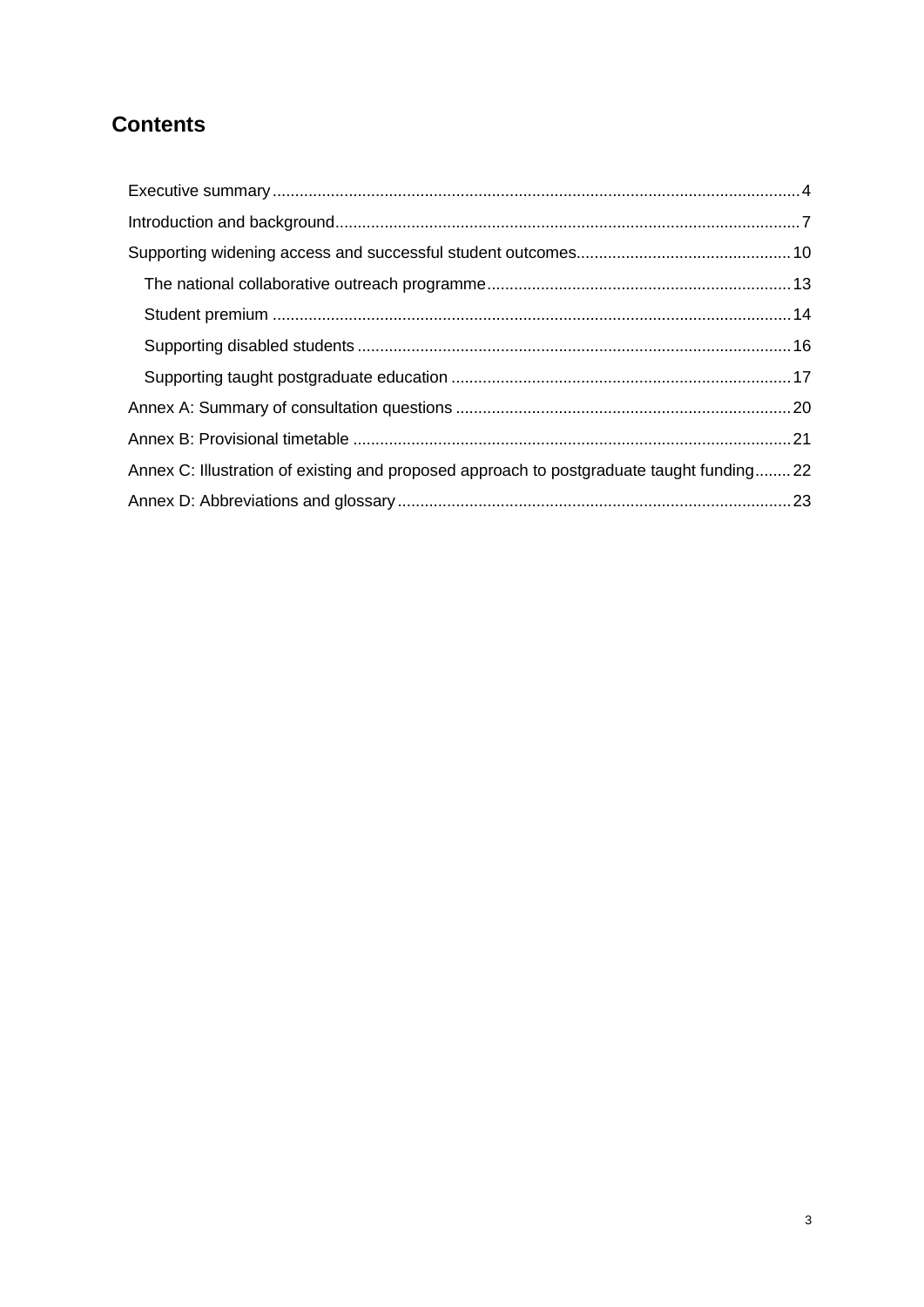# **Funding to support teaching in higher education**

## **Consultation on arrangements for supporting widening access and successful student outcomes, including progression to taught postgraduate study**

| To                                      | Heads of HEFCE-funded higher education institutions<br>Heads of HEFCE-funded further education colleges<br>Heads of alternative providers of higher education<br>Other bodies with an interest in the funding of higher education |
|-----------------------------------------|-----------------------------------------------------------------------------------------------------------------------------------------------------------------------------------------------------------------------------------|
| Of interest to those<br>responsible for | Senior management, Finance, Planning, Governance                                                                                                                                                                                  |
| Reference                               | 2016/10                                                                                                                                                                                                                           |
| Publication date                        | June 2016                                                                                                                                                                                                                         |
| Enquiries to                            | HEFCE-funded colleges and universities should raise any questions with<br>their HEFCE institutional team (see<br>www.hefce.ac.uk/contact/contactsforinstitutions/ for a searchable list of<br>contacts).                          |
|                                         | Queries from other interested parties should be sent to<br>teachingfunding@hefce.ac.uk.                                                                                                                                           |

# <span id="page-3-0"></span>**Executive summary**

## **Purpose**

1. This document sets out for consultation proposals relating to teaching funding to support widening access and successful student outcomes, including progression to taught postgraduate study. The proposals form part of a programme of work responding to the Government's request that we review our approach to funding, to reflect that the funding reforms of 2012-13 are now largely in a steady state.

2. The proposals reflect the wider vision set out in the May 2016 Higher Education White Paper: to boost competition and choice in higher education, to promote teaching excellence and social mobility, and to deliver good value for students, employers and taxpayers. In doing so, they set a direction of travel for funding in this area through and beyond the Government's plan for the creation of the Office for Students, which will bring together the functions of HEFCE and the Director of Fair Access in this area. We are also working with Government to develop proposals for reform to other areas of teaching funding, including underpinning data requirements, and we plan to issue a discussion document on this later in 2016.

## **Key points**

3. We have already initiated, in agreement with Government, the following changes to funding from 2016-17, which are not subject to consultation: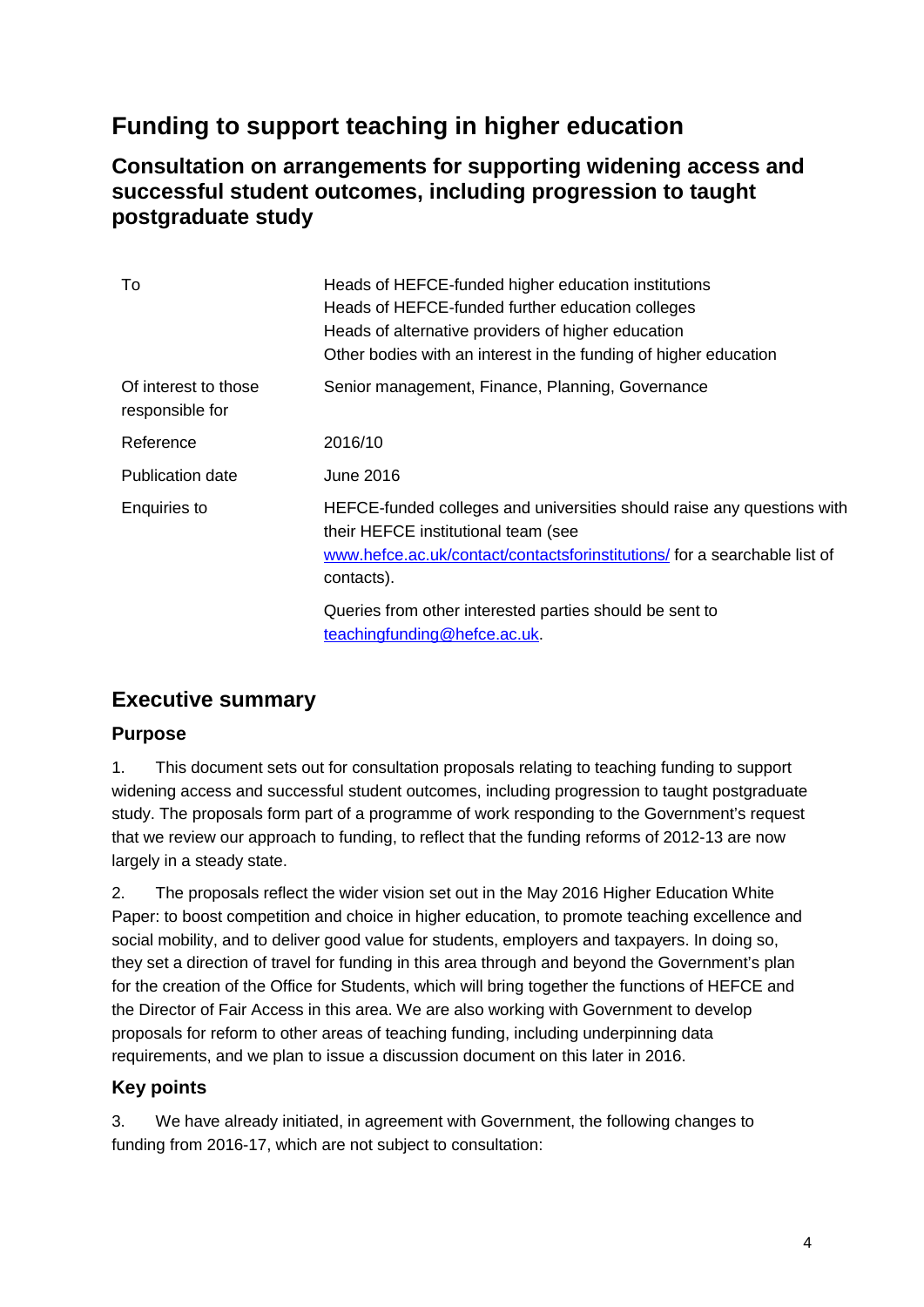- a. Introduction of the national collaborative outreach programme (NCOP).
- b. Increased funding to improve provision for disabled students.
- 4. We make proposals in the following areas of recurrent funding from 2017-18:

a. With regard to the funding we have previously identified as the student opportunity allocation:

i. Removal of the widening access element of the allocation, thereby focusing our access investment on the NCOP.

ii. Replacement of the improving retention element of the allocation with a student premium to support successful outcomes, targeted towards those institutions recruiting the highest proportions of students from disadvantaged backgrounds, including part-time students.

b. With regard to the funding for taught postgraduate education, with a view to complementing the masters loan scheme:

i. Continued funding for high-cost subjects at taught postgraduate level at the same level as undergraduate students.

ii. Reform of the taught postgraduate supplement to focus on flexible short-cycle provision across all subjects and progression of students from disadvantaged backgrounds.

- 5. We also seek views on:
	- a. The data underpinning our allocation to support disabled students.
	- b. How teaching funding could address barriers to participation at taught postgraduate level.

## **Action required**

6. Please respond by **noon on Friday 22 July 2016** using the online response form available alongside this document at [www.hefce.ac.uk/pubs/year/2016/201610/.](http://www.hefce.ac.uk/pubs/year/2016/201610/) We will not consider responses submitted after this deadline. We welcome responses from anyone with an interest in how we distribute our funding for teaching.

7. We are holding two events, on Monday 27 June and Monday 4 July 2016 in Birmingham and London respectively. These events will include sessions on teaching funding into the future, as well as the specific proposals in this consultation. Further details are available at [www.hefce.ac.uk/lt/futureteach/.](http://www.hefce.ac.uk/lt/futureteach/)

8. If you require this document in an alternative format, or assistance with the online form, please email [teachingfunding@hefce.ac.uk.](mailto:teachingfunding@hefce.ac.uk)

#### **About the consultation process**

9. This consultation assumes some knowledge of our current teaching funding method. Further information is available in 'Guide to funding 2016-17: How HEFCE allocates its funds' (HEFCE 2016/07)[1.](#page-4-0)

<span id="page-4-0"></span> <sup>1</sup> Available at www.hefce.ac.uk/pubs/year/2016/201607/.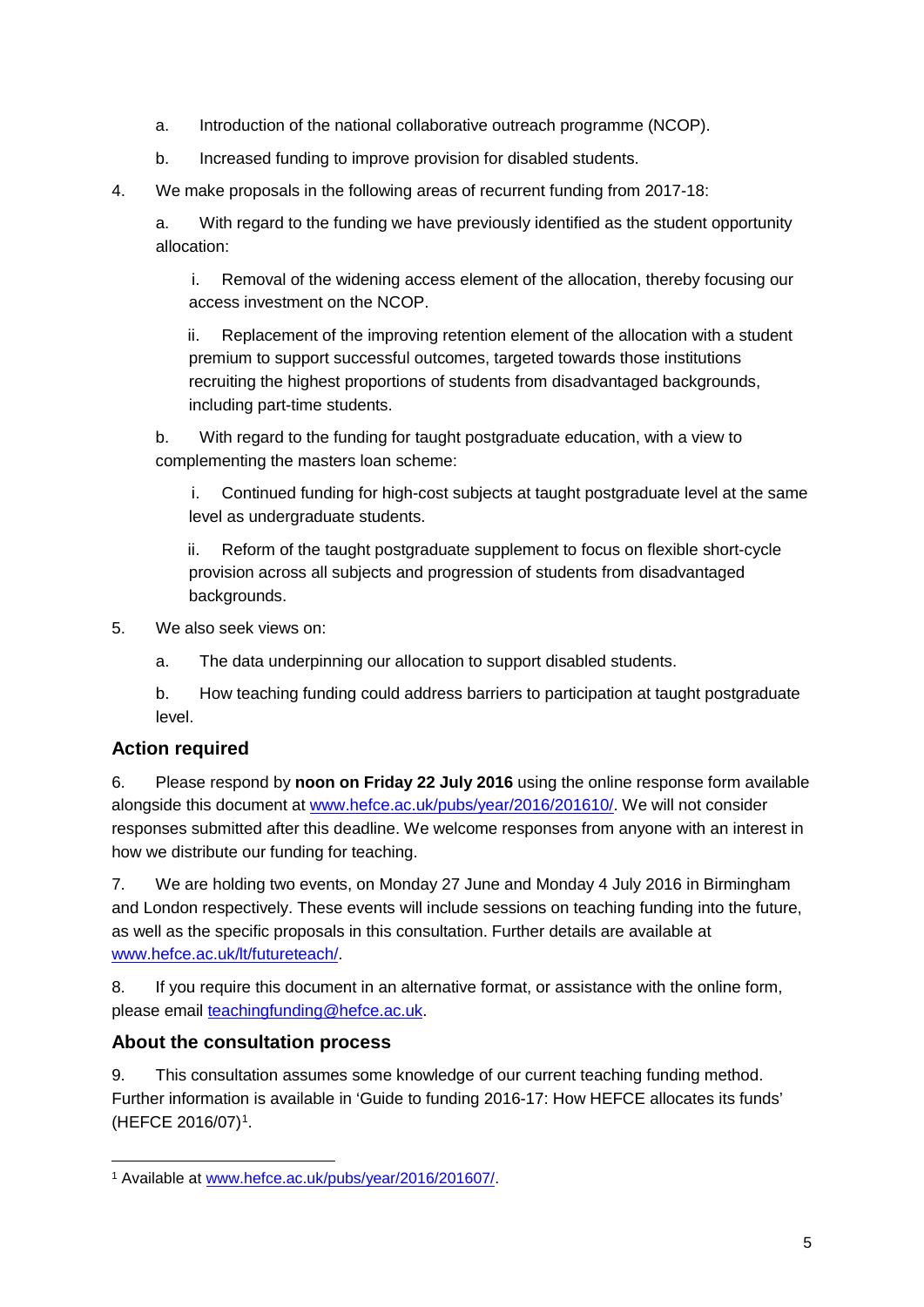10. The full list of consultation questions is set out in Annex A. Each question has been reviewed to ensure that it reflects the relevant issue. In addition, although we recognise that bias is hard to eliminate, we have taken steps to minimise it by using clear language, framing questions openly and providing a range of response options.

11. Annex B sets out a provisional timetable for the consultation and key events.

12. We will consider the responses to this consultation, and our Board is due to make decisions about the next steps, at its meeting in September 2016.

13. We will publish a summary and analysis of consultation responses as part of the outcomes document in autumn 2016. We plan to publish all responses, without names or contact details, at this time.

14. In considering the responses, we will commit to read, record, and analyse the views of every response to this consultation in a consistent manner. For reasons of practicality, a fair and balanced summary of responses, rather than the individual responses themselves, will usually inform any decision made. In most cases the merit of the arguments made is likely to be given more weight than the number of times the same point is made. Responses from organisations and representative bodies with a high interest in the area under consultation, or likelihood of being affected most by the proposals, are likely to carry more weight than those with little or none.

15. In our analysis, we will explain how the consultation responses were considered in our decision. Where we have not been able to respond to a significant material issue raised, we will usually explain the reasons for this.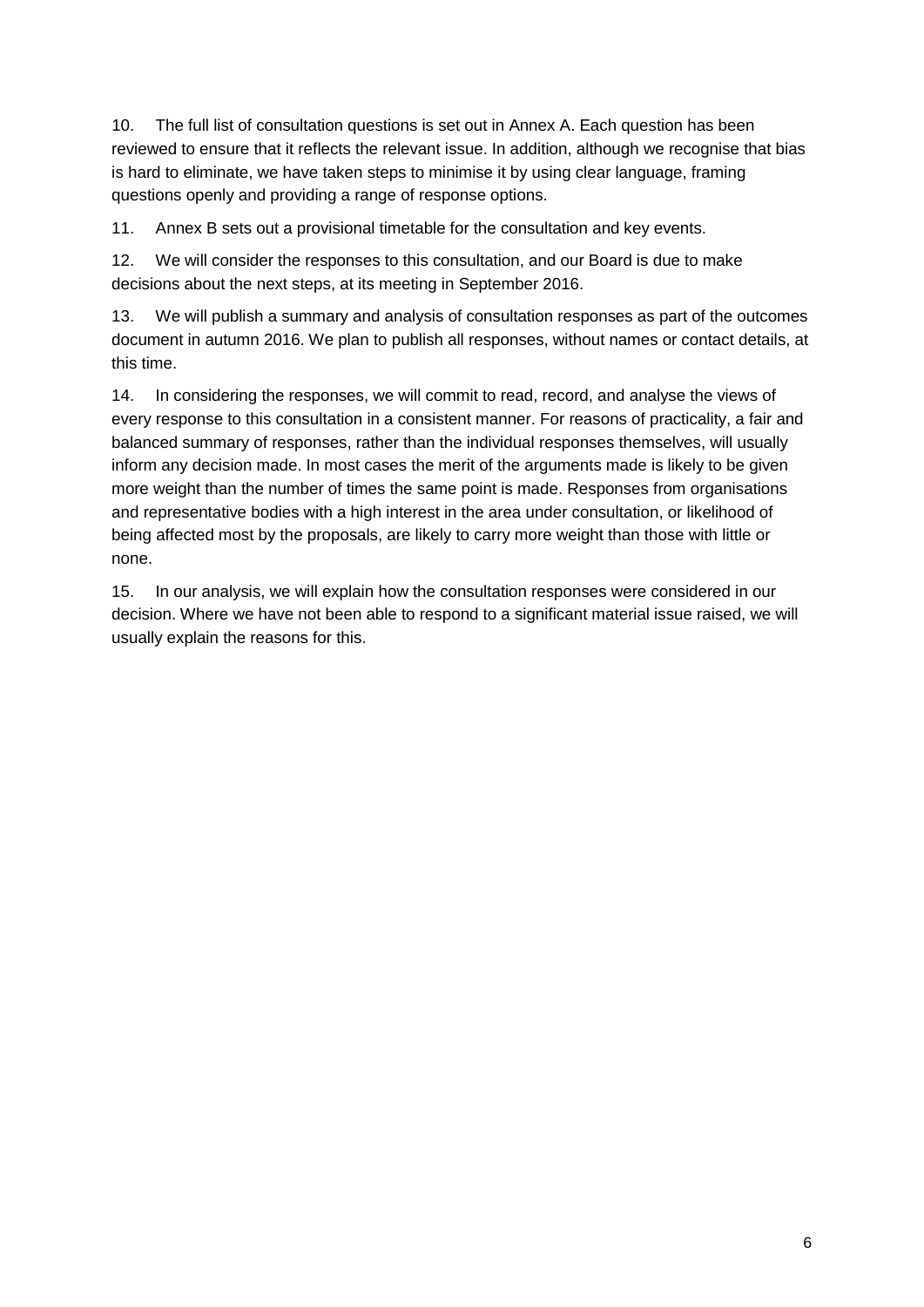# <span id="page-6-0"></span>**Introduction and background**

16. Each academic year we are responsible for distributing government funding to English universities and colleges. We divide the total into money for teaching, research, knowledge exchange, funding for national facilities and initiatives, and capital grants. Occasionally we may have further separate funding allocations for particular activities. Funding for teaching comprises an element to support high-cost subject funding, plus a number of other targeted allocations<sup>2</sup>.

17. Our 2016-17 grant letter from the Department for Business, Innovation and Skills (BIS) asks us to review the 'approach to allocating teaching funding, to reflect that the [higher education] funding reforms of 2012-13 are now largely in steady state'[3.](#page-6-2)

18. We are undertaking a programme of work in response to this request and to ensure that teaching funding reflects the wider vision set out in the Government's May 2016 Higher Education White Paper: to boost competition and choice in higher education (HE), to promote teaching excellence and social mobility, and to deliver good value for students, employers and taxpayers<sup>4</sup>. In doing so, we expect – together with Government and, in the areas covered by this consultation, the Director of Fair Access – to set a direction of travel for teaching funding through and beyond the transition to the planned Office for Students. This programme of work includes:

a. Changes to teaching funding we have already made for academic year 2016-17.

b. This consultation, which seeks views on changes to be implemented from 2017-18.

c. Developing an approach to allocating the teaching funding we will receive from 2017-18 to support health, midwifery and allied professional education, to be implemented when the Government proceeds with its proposals to put the financing of this provision on the same basis as other areas of higher education<sup>5</sup>.

d. Reforms to other areas of teaching funding, including the underpinning data requirements, from academic year 2018-19.

19. We are currently developing proposals for the fourth strand of this work, reforms to other areas of teaching funding, and we plan to issue a discussion document on this later in 2016. As this programme of work develops, relevant documents and supporting material will be collated on our website at [www.hefce.ac.uk/lt/futureteach/.](http://www.hefce.ac.uk/lt/futureteach/)

20. In addition to the 2016 grant letter from BIS and the Government's White Paper, the programme of work specifically takes into account changes to student finance arrangements announced in the autumn 2015 and spring 2016 budget statements, the new system for quality assessment set out in announcements by HEFCE and other funding councils in March 2016, the Teaching Excellence Framework and the Government's Technical Consultation in May 2016, and

<span id="page-6-1"></span> <sup>2</sup> Further information is available in 'Guide to funding 2016-17: How HEFCE allocates its funds' (HEFCE 2016/07) available at www.hefce.ac.uk/pubs/year/2016/201607/.

<span id="page-6-2"></span><sup>3</sup> BIS (2016), 'Funding for higher education in England for 2016-17', available at [www.hefce.ac.uk/news/newsarchive/2016/Name,107598,en.html.](http://www.hefce.ac.uk/news/newsarchive/2016/Name,107598,en.html)

<span id="page-6-3"></span><sup>4</sup> BIS (2016), 'Success as a Knowledge Economy: Teaching Excellence, Social Mobility and Student Choice', available at https:/[/www.gov.uk/government/publications/higher-education-success-as-a](http://www.gov.uk/government/publications/higher-education-success-as-a-knowledge-economy-white-paper)[knowledge-economy-white-paper.](http://www.gov.uk/government/publications/higher-education-success-as-a-knowledge-economy-white-paper)

<span id="page-6-4"></span><sup>5</sup> For further details see [www.hefce.ac.uk/pubs/year/2016/CL,132016/.](http://www.hefce.ac.uk/pubs/year/2016/CL,132016/)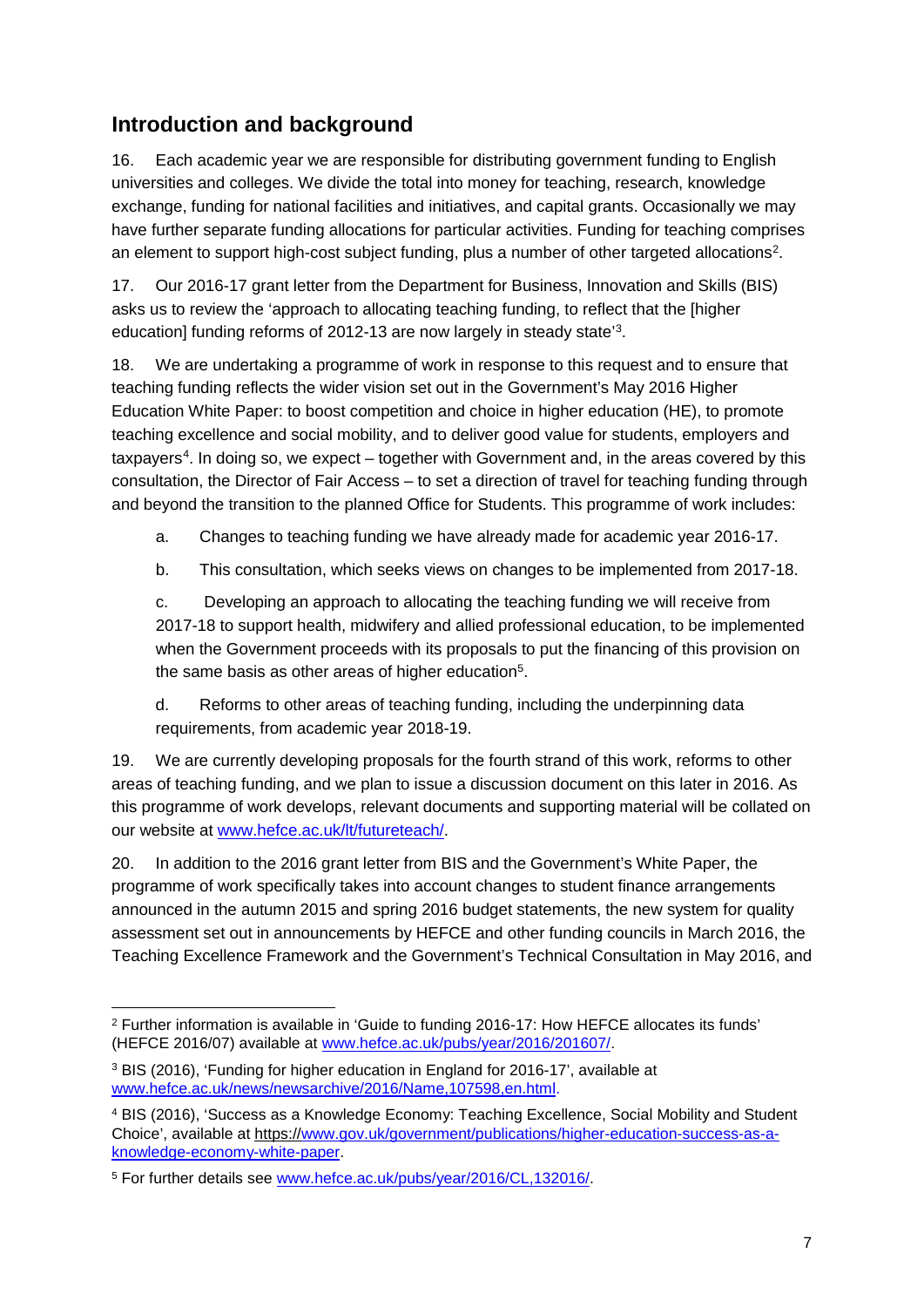the new guidance provided to the Director of Fair Access in February 2016, all of which have a bearing on our proposed approach<sup>6</sup>.

21. With regard to student finance, the key changes that have been announced recently and that are relevant to this consultation are:

a. Reforms to the Disabled Students' Allowance (DSA), which place more expectations on higher education providers to provide for disabled students under the Equality Act<sup>7</sup>.

b. The provision of loans of up to £10,000 for masters studies from 2016-17, available for fees or living costs to students up to the age of 60, for up to two years full-time and for equivalent part-time courses with a minimum study intensity of 50 per cent.

22. This consultation is concerned primarily with the overarching principles and approach for our funding to support widening access and successful student outcomes, including progression to taught postgraduate study. We are not consulting on the amount of money to be devoted to these strands of funding, which will be determined each year in light of the annual grant allocation from Government. We have, however, taken into account the imperative for greater targeting of our funding in this area, given the expectation set out in the Government's spending review announcement in December 2016 that the funding we formerly identified as the student opportunity allocation will need to reduce by up to half by 2019-20.

## **Changes to teaching funding for academic year 2016-17**

23. A number of changes have already been agreed with Government in the context of the spending review, and these were approved by the HEFCE Board at its March 2016 meeting. They are set out in 'Funding for universities and colleges for 2014-15 to 2016-17: Board decisions' (HEFCE Circular letter 03/2016)[8](#page-7-2) and include:

a. The introduction from 2016-17 of the national collaborative outreach programme (NCOP), which is a geographically focused national outreach programme that will target places where students have the educational attainment or potential to succeed in higher education, but where there is evidence that entry rates are below expectations.

<span id="page-7-0"></span> <sup>6</sup> See HM Treasury (2015), 'Spending Review and Autumn Statement 2015' (available at https:/[/www.gov.uk/government/publications/spending-review-and-autumn-statement-2015](https://www.gov.uk/government/publications/spending-review-and-autumn-statement-2015-documents) [documents\)](https://www.gov.uk/government/publications/spending-review-and-autumn-statement-2015-documents), HM Treasury (2016), 'Budget 2016' (available at

https:/[/www.gov.uk/government/publications/budget-2016-documents\)](https://www.gov.uk/government/publications/budget-2016-documents), 'Revised operating model for quality assessment' (HEFCE 2016/03, available at [www.hefce.ac.uk/pubs/year/2016/201603/\)](http://www.hefce.ac.uk/pubs/year/2016/201603/), BIS (2016), 'Success as a Knowledge Economy: Teaching Excellence, Social Mobility and Student Choice' (available at [www.gov.uk/government/publications/higher-education-success-as-a](https://www.gov.uk/government/publications/higher-education-success-as-a-knowledge-economy-white-paper)[knowledge-economy-white-paper\)](https://www.gov.uk/government/publications/higher-education-success-as-a-knowledge-economy-white-paper), BIS (2016), 'Teaching Excellence Framework: Technical Consultation for Year Two' (available at [www.gov.uk/government/consultations/teaching-excellence](https://www.gov.uk/government/consultations/teaching-excellence-framework-year-2-technical-consultation)[framework-year-2-technical-consultation\)](https://www.gov.uk/government/consultations/teaching-excellence-framework-year-2-technical-consultation) and BIS (2016), 'Letter of Guidance from the Secretary of State for Business, Innovation and Skills and the Minister of State for Universities and Science to the Director of Fair Access' (available at [www.offa.org.uk/press-releases/new-ministerial-guidance](http://www.offa.org.uk/press-releases/new-ministerial-guidance-issued-to-director-of-fair-access-to-higher-education/)[issued-to-director-of-fair-access-to-higher-education/\)](http://www.offa.org.uk/press-releases/new-ministerial-guidance-issued-to-director-of-fair-access-to-higher-education/), respectively.

<span id="page-7-1"></span><sup>7</sup> BIS (2015), 'Consultation on targeting funding for disabled students in higher education from 2016 to 2017 onwards - government response', available at [www.gov.uk/government/consultations/disabled](http://www.gov.uk/government/consultations/disabled-students-in-higher-education-funding-proposals)[students-in-higher-education-funding-proposals.](http://www.gov.uk/government/consultations/disabled-students-in-higher-education-funding-proposals)

<span id="page-7-2"></span><sup>8</sup> Available at [www.hefce.ac.uk/pubs/year/2016/CL,032016/.](http://www.hefce.ac.uk/pubs/year/2016/CL,032016/)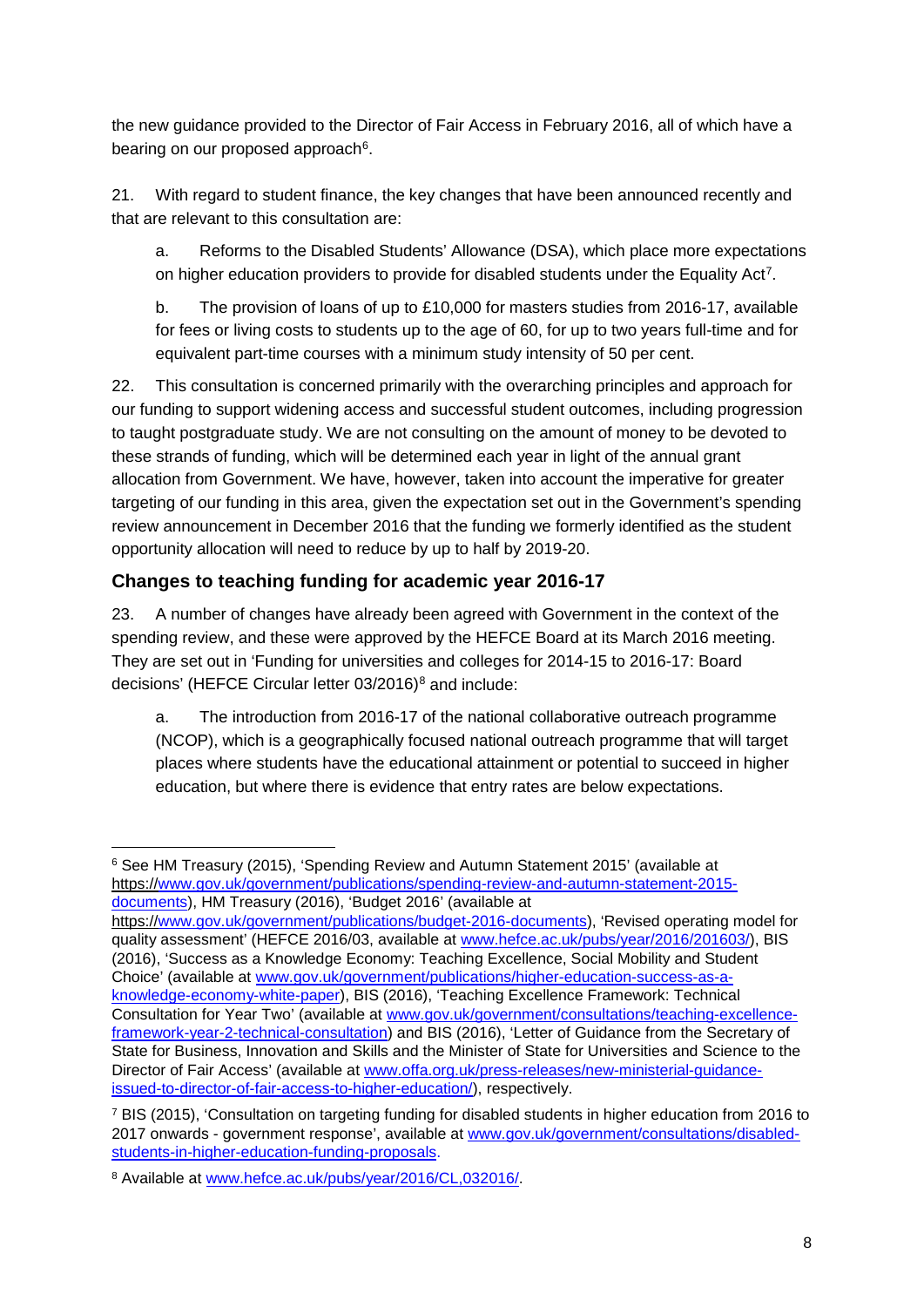b. Increased funding from 2016-17 to improve provision for disabled students, as a transitional measure to support institutions to develop more inclusive approaches to their support, and to recognise the rise in mental health concerns being reported across the sector.

#### **Consultation on changes for implementation from 2017-18**

24. The 2016 grant letter provides guidance on the areas of teaching funding covered by this consultation, asking us to:

a. '…re-target Student Opportunity Funding [in 2016-17] with the aim for further changes in 2017-18. The overall purpose should be to target this funding more effectively to support government priorities, with a greater focus on the institutions with higher proportions of at risk students from disadvantaged backgrounds, including part-time students, and to support access for those students with the educational attainment or potential to succeed in particular geographical areas where there is evidence that entry rates are below expectations.'

b. '…review the level and method of allocating grant funding provided to support disabled students…to incentivise universities to establish an inclusive learning and supporting environment that is consistent with the broader reforms the Government has introduced here'.

c. '…support [the] implementation of the new master's loans scheme….We also look to you for further analysis and advice on the barriers to progression to postgraduate taught education more generally.'

25. In light of this advice, and taking into account the Government's 2016 White Paper, we are proposing a more targeted approach to the relevant areas of our teaching funding. These measures include:

a. With regard to the funding we have previously identified as the student opportunity allocation:

i. Removal of the widening access element of the allocation, thereby focusing our access investment on the NCOP.

ii. Replacement of the improving retention element of the allocation with a student premium to support successful outcomes, targeted towards those institutions recruiting the highest proportions of students from disadvantaged backgrounds, including part-time students.

b. With regard to the funding for taught postgraduate education, with a view to complementing the masters loan scheme:

i.Continued funding for high cost subjects at taught postgraduate level at the same level as undergraduate students.

ii.Reform of the taught postgraduate supplement to focus on flexible short-cycle provision across all subjects and progression of students from disadvantaged backgrounds.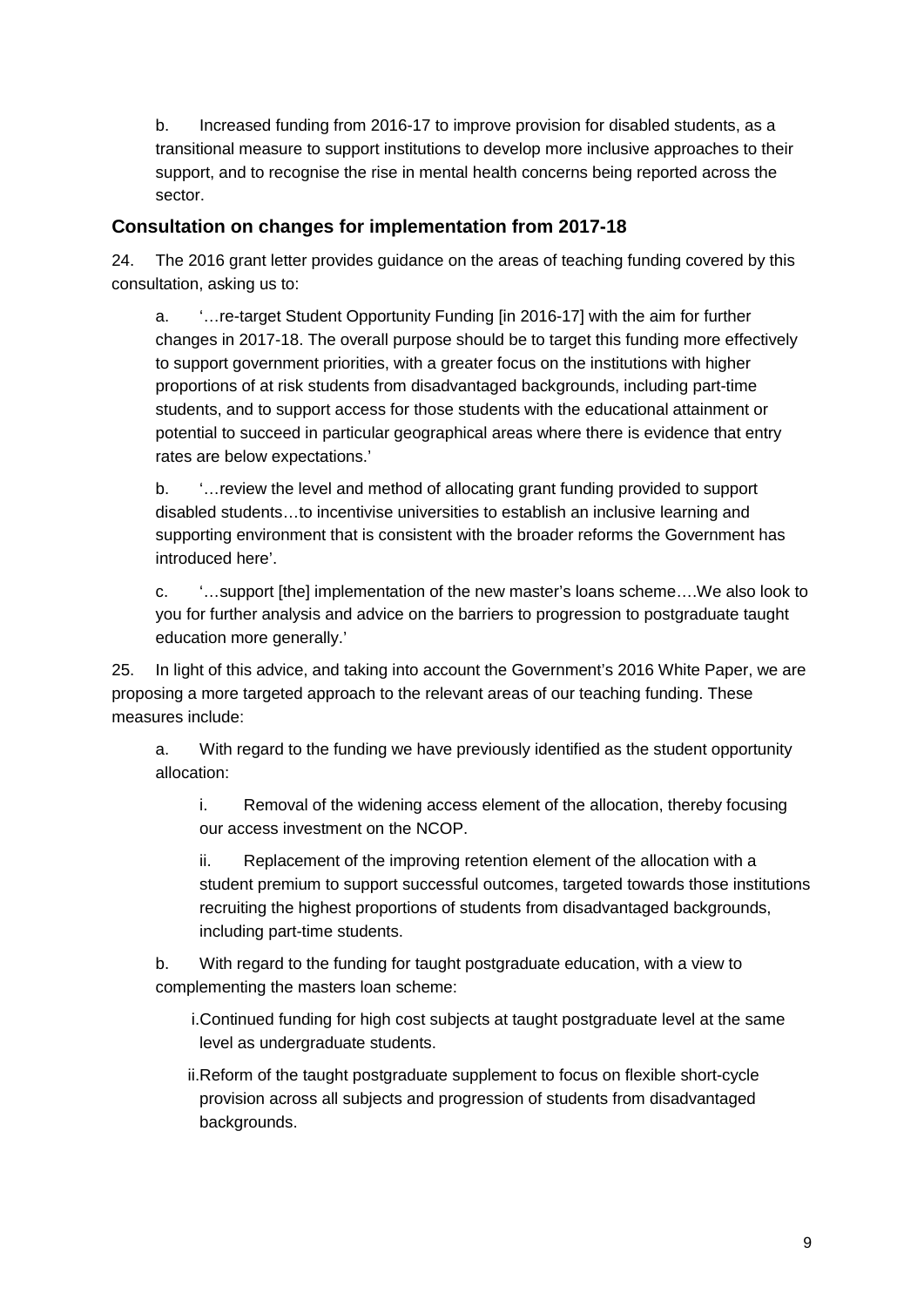26. We also seek views on:

a. The data underpinning our allocation to support for disabled students.

b. How teaching funding could address barriers to participation at taught postgraduate level.

## <span id="page-9-0"></span>**Supporting widening access and successful student outcomes**

27. Social mobility is a key theme in the White Paper, and the Government has set new ambitions to be addressed during the course of the current parliamentary period. In particular, it aims to double the proportion of students from disadvantaged backgrounds and increase by 20 per cent the number of black and minority ethnic students entering higher education by 2020. It has also highlighted concerns about the progression of white male students from disadvantaged backgrounds and differential outcomes in higher education, and it has identified new imperatives for supporting disabled students. Bringing together the functions of HEFCE and the Director of Fair Access, including our teaching funding, it is proposed that the Office for Students should have a duty to help widen access and participation for disadvantaged students, and that this should extend across the student lifecycle. Alongside this, through the apprenticeship levy and the development of degree apprenticeships, the Government aims to provide new routes into HE for a wide range of students.

28. Our proposed approach to teaching funding in this area aims to support these ambitions, taking into account the evidence arising from our policy report, 'Delivering opportunities for students and maximising their success: Evidence for policy and practice 2015-2020' (HEFCE 2015/14), which was published in July 2015 $9$ . This requires a new approach to the funding previously identified as the student opportunity allocation, which we propose to disaggregate into three distinct and more targeted streams of funding focused on key areas of activity.

29. These three areas are:

a. The **national collaborative outreach programme (NCOP)**, which will run from 2016-17 to 2019-20 to support intensive outreach by consortia aimed at increasing participation in HE in areas where there are demonstrably lower rates than expected given attainment levels.

b. **A premium to support successful student outcomes**, to be focused on those institutions recruiting the highest proportions of students from disadvantaged backgrounds and thus requiring additional investment to ensure their retention and success, both in higher education and beyond. This is crucial to ensuring that improved participation among disadvantaged students yields social mobility through successful outcomes. This will replace the current funding for improving retention.

c. **A disabled students' premium** to support institutions to transition towards an inclusive, social model of support and thereby optimise their support of disabled students in an increasingly pressurised environment, in part due to increases in reported mental health problems.

30. Alongside these new approaches, we are committed to developing a framework through which we will work with the sector to improve significantly the evidence base needed to

<span id="page-9-1"></span><sup>&</sup>lt;sup>9</sup> Available at [www.hefce.ac.uk/pubs/year/2015/201514/.](http://www.hefce.ac.uk/pubs/year/2015/201514/)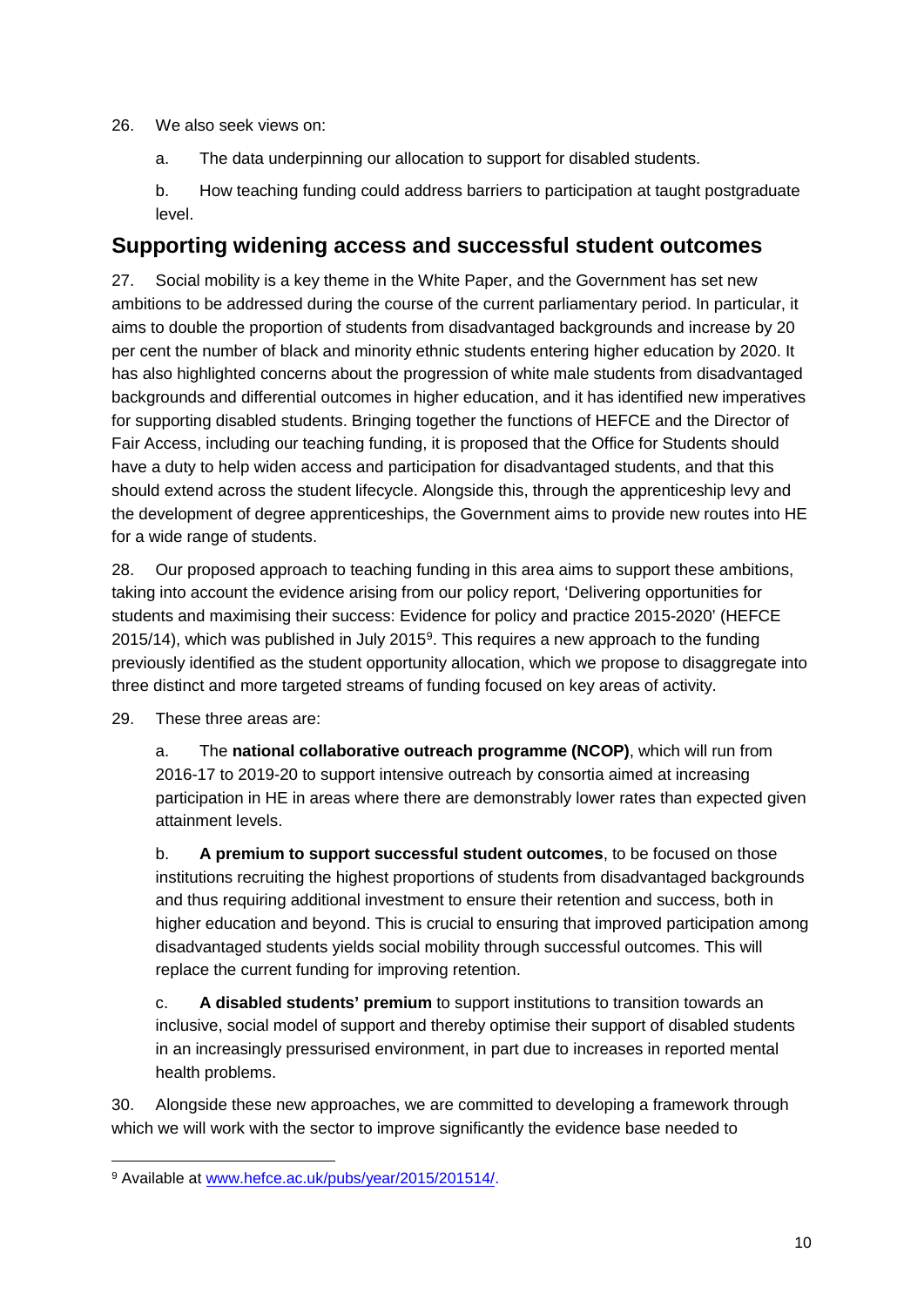demonstrate the impact and effectiveness of activity undertaken to widen access and support successful student outcomes. This builds on research undertaken for HEFCE by CFE Research in collaboration with academic economists in 2015, which identified the different types of evidence and approaches required to demonstrate the effectiveness of different activities and the value for money of government and institutional investment<sup>10</sup>. The broad conceptual framework they developed and with which we propose to work is given in Figure 1.

31. We propose, therefore, an expectation that institutions receiving teaching funding will engage with us and the Director of Fair Access in the development of the outcomes framework and to provide the evidence needed to support its implementation. Early engagement with the sector has suggested that we should offer more thorough guidance on the definitions institutions should use, the data they need to collect and the types of evidence they should seek to generate through their evaluations and analysis. The Government's planned merger of HEFCE's and the Director of Fair Access' functions within the Office for Students from 2018-19 provides an opportunity for us to develop a consistent approach to evidence and evaluation that can cover the different strands of investment in this area. We aim, working with the Director of Fair Access, to provide such guidance following further engagement with the sector during 2016, and to set out our expectations through our response to this consultation.

<span id="page-10-0"></span> <sup>10</sup> CFE Research (2015), 'Student Opportunity outcomes framework research: in-depth study', available at [www.hefce.ac.uk/pubs/rereports/Year/2015/sodepth/.](http://www.hefce.ac.uk/pubs/rereports/Year/2015/sodepth/)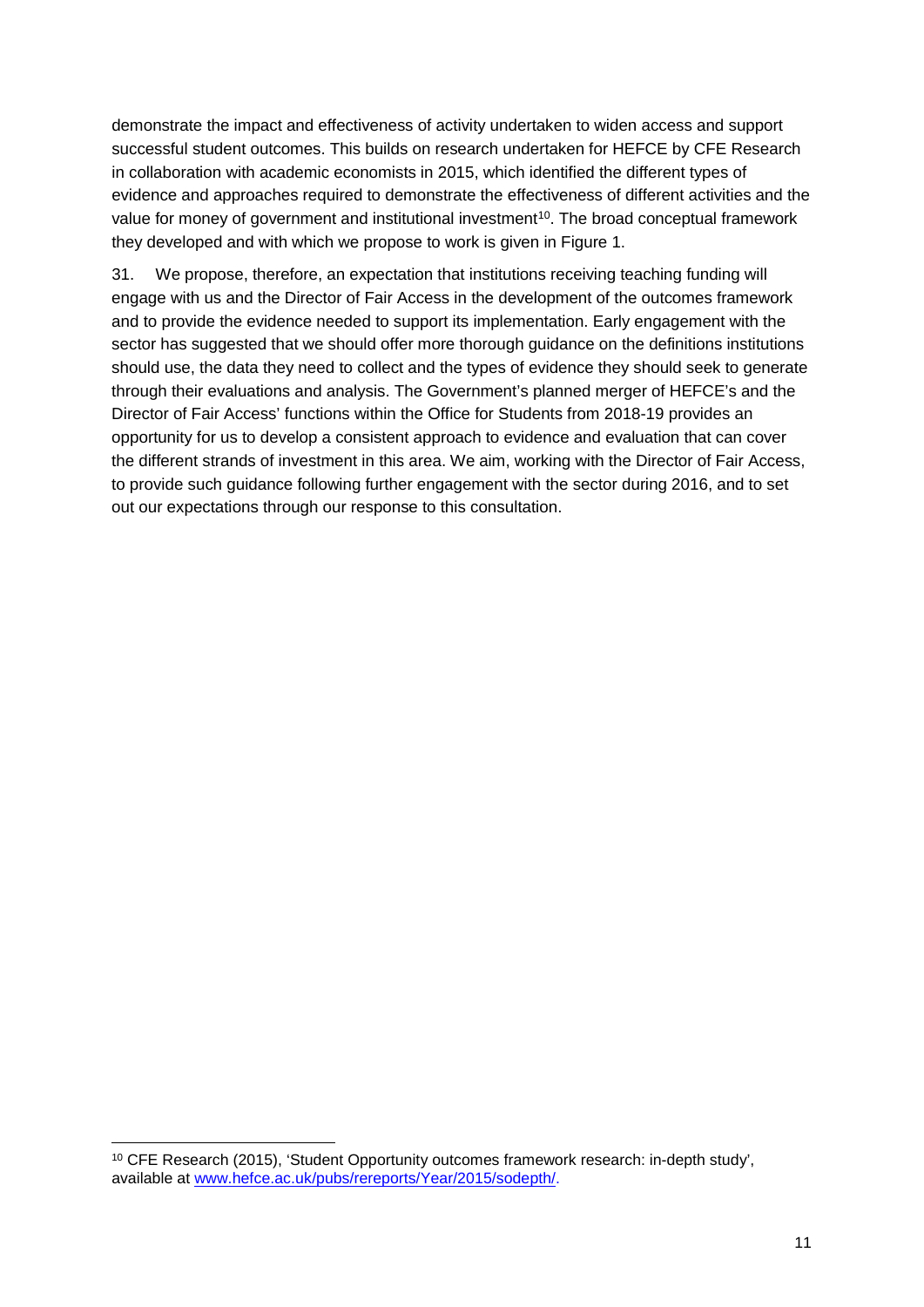

**Figure 1: Conceptual framework for evaluating widening participation**

Source: 'Student opportunity outcomes framework research: in-depth study', CFE Research, July 2015.

Note: SO = student opportunity, HEI = higher education institution, FEC = further education or sixth form college, WP = widening participation.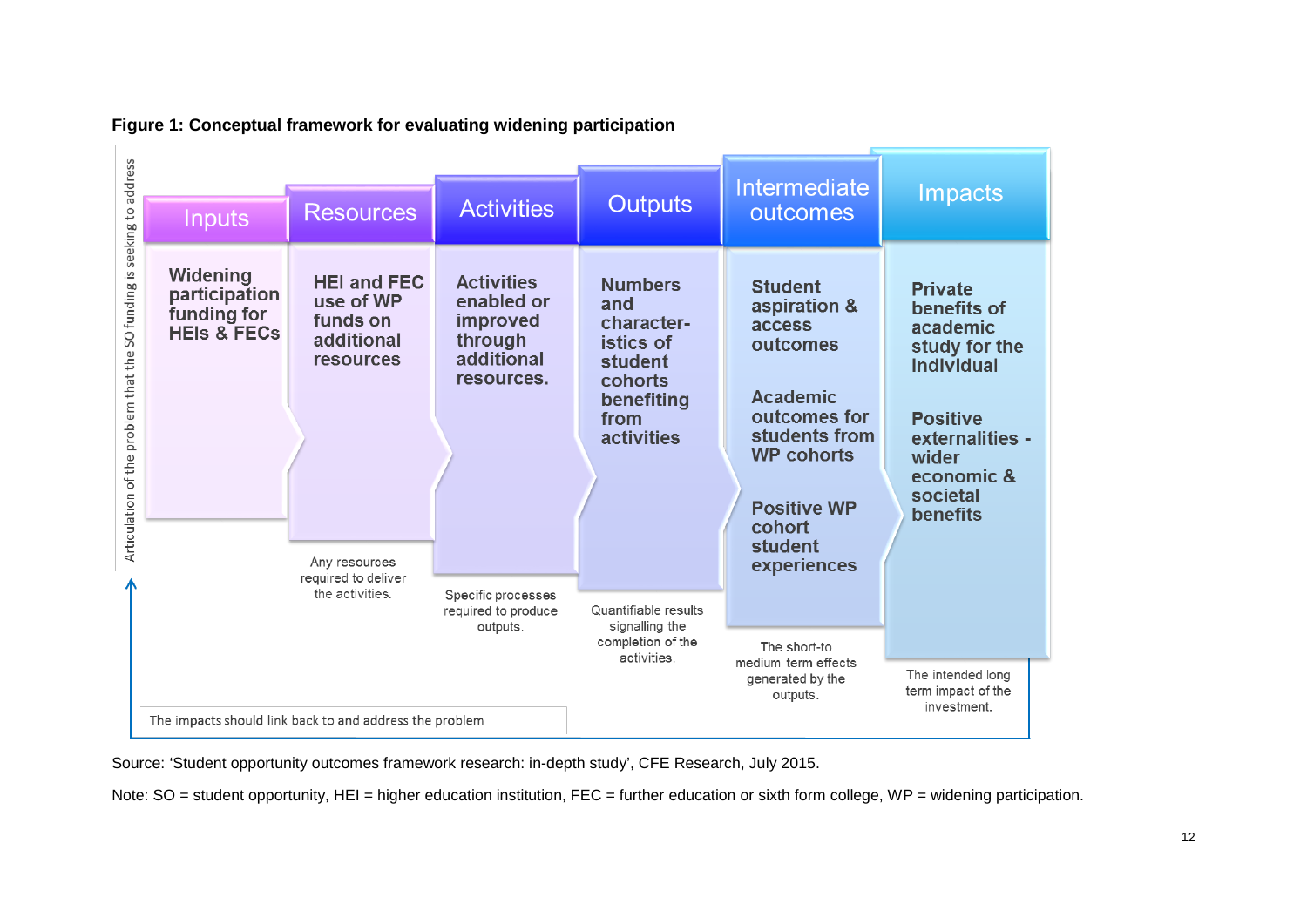## <span id="page-12-0"></span>**The national collaborative outreach programme**

32. The national collaborative outreach programme was announced in March 2016. Further information about the programme can be found in our guidance to institutions on how to submit proposals to run programme consortia[11.](#page-12-1)

33. It is clear that the current rate of growth in HE participation rates will make the Government's goal to double the participation of the most disadvantaged groups by 2020 a challenging one. UCAS predicts that, based on current trends, it would be 2027 before this ambition could be realised. Therefore it is vital to find new ways to address the issue.

34. HEFCE's analysis to identify gaps in HE participation through a focus on GCSE attainment levels for particular areas has enabled us to pinpoint precisely where activity should be directed to make faster progress in widening access, and thereby to achieve the Government's participation goal. Using this data, we can direct funding to the areas with the greatest potential for rapid improvement, supporting a greater intensity of outreach activity in these areas to boost the numbers entering HE.

35. The NCOP will support new, collaborative activity focused on those geographic areas where there is the most potential and need, some of which are poorly served because of their remoteness from HE institutions, and where further education colleges do not have the resources (or in many cases access agreements) to deliver the outreach activity necessary to make sufficient progress.

36. This activity will not be secured through institutional investment as it requires collaborative endeavour focused on students in the later years of school, as well as national co-ordination and oversight. These factors extend the NCOP beyond the remit of the current access agreement process.

37. In light of this more targeted approach, we propose discontinuing from 2017-18 the access element of the funding we previously identified as the student opportunity allocation. Our investment in widening access would then be concentrated on the NCOP. NCOP is necessarily highly focused and targeted, but our expectation is that institutions will continue to deliver broader-based progressive programmes of outreach across all age ranges using the investment commitments in their access agreements, and we are working with the Director of Fair Access to ensure these investments align.

38. If the HEFCE Board decides, on the basis of the response to this consultation, that we should not discontinue in full this element of our allocations, funding for the NCOP will be provided in full or in part from the total available for the student premium described in paragraphs 39-46, and this will need to be concentrated further towards those institutions recruiting the highest proportions of 'at risk' students from disadvantaged backgrounds to reflect the reduced funding available.

<span id="page-12-1"></span><sup>&</sup>lt;sup>11</sup> For further details see [www.hefce.ac.uk/sas/ncop/.](http://www.hefce.ac.uk/sas/ncop/)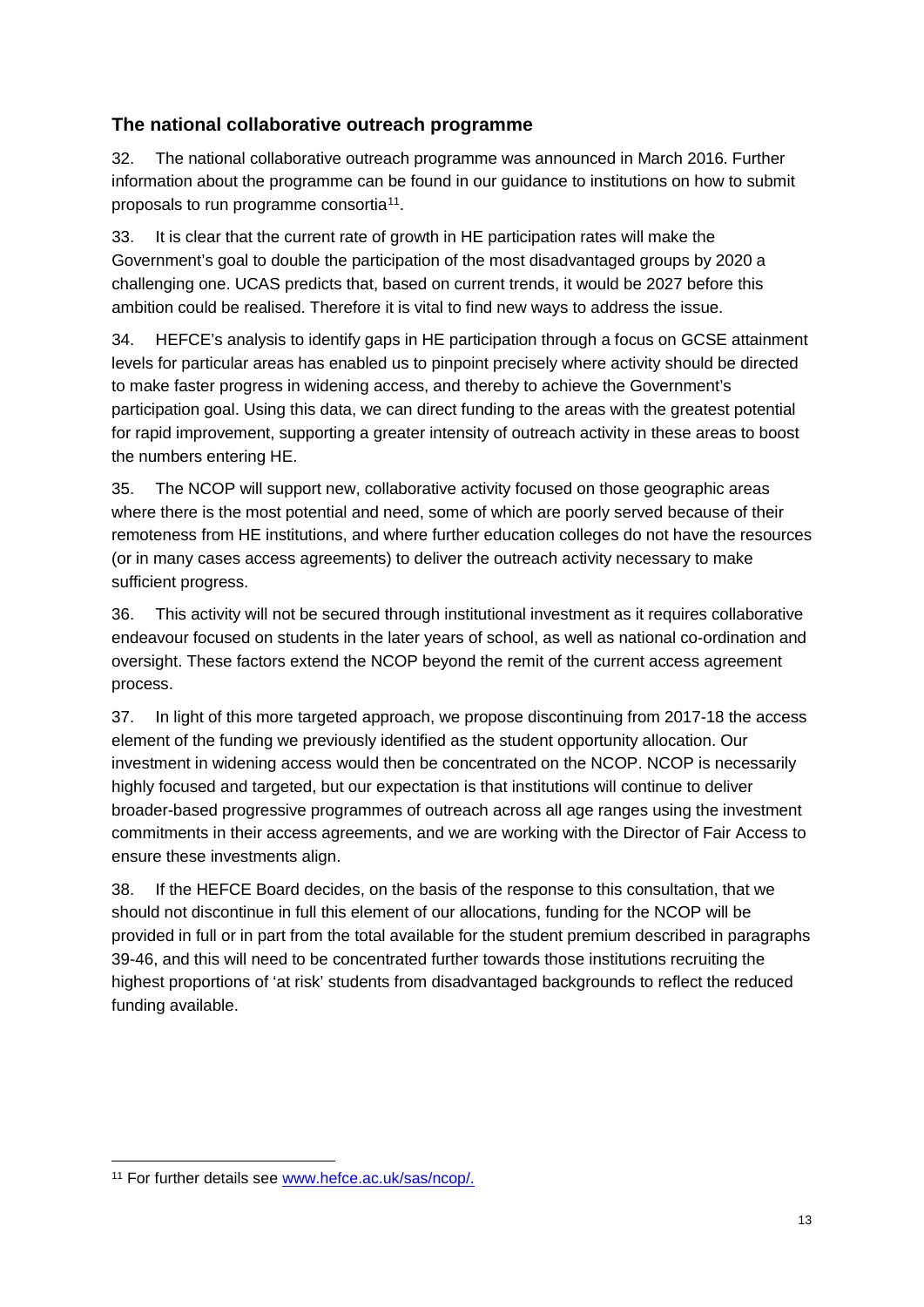**Consultation question 1:** To what extent do you agree that we should discontinue the widening access element of the funding we previously identified as the student opportunity allocation from 2017-18? (Note that if a widening access element is continued, funding for NCOP will be provided in full or in part from the total available for the student premium and this will be further concentrated to reflect the reduced funding available.)

On the grounds that HEFCE would reduce funding if this were to continue then there is no option but to support its discontinuation, but this is a poor choice to have to make.

#### <span id="page-13-0"></span>**Student premium**

39. In order fully to realise the returns to individuals, the economy and society from the improvements in HE participation and the investments and reforms made by Government in the earlier educational system, it is essential to take a whole-system view that maximises students' retention, attainment, progression to postgraduate study and employment outcomes, and thereby ensures that they receive durable benefits from their participation in HE.

40. Student success in HE correlates closely with prior entry qualifications. Students with lower traditional qualifications, non-traditional qualifications (for instance vocational Level 3 such as BTEC) or no formal entry qualifications are most at risk of withdrawing early from their studies and not fulfilling their potential, and therefore require more support to ensure they achieve the best possible outcomes. At those institutions with particularly high proportions of students deemed to be most at risk, as a result of their qualifications and their age profile, their retention and support are central to the overall teaching effort and require sustained investment to succeed.

41. There is also a very high correlation between the background characteristics of students and their entry qualifications, with students from more disadvantaged backgrounds more likely to hold lower or vocational qualifications than their more advantaged peers<sup>12</sup>. HEFCE internal analysis shows that in 2014-15, the proportion of young HE entrants in Participation of Local Areas (POLAR3) quintile 1 (the most disadvantaged students) who were in the highest risk category based on their entrance qualifications was 39 percent, compared with just 13 percent of young HE entrants from quintile 5 (the most advantaged).

42. Given the reduction to funding in this area signalled by the Government through the spending review settlement, and the concurrent expectation of a greater proportion of the investment to be undertaken by institutions through their access agreements (see the BIS 'Letter of Guidance' to the Director of Fair Access), we propose that our funding be focused more on those institutions with the highest proportions of 'at risk' students from disadvantaged backgrounds, and that are able to demonstrate the highest performance in recruiting and supporting such students. Given existing performance, the guidance from the Director of Fair Access on expenditure levels means these institutions commit the lowest proportions of investment through access agreements. Yet, as they have greater numbers to support, they require additional investment to ensure successful outcomes. There is a particular imperative for investment in part-time study, which is inherently higher risk due to study patterns.

<span id="page-13-1"></span> $12$  There is strong evidence of the achievement gap that appears between rich and poor at a very early age, which suggests that low achievement in more disadvantaged groups is structural and does not necessarily reflect their actual potential. See [www.suttontrust.com/](http://www.suttontrust.com/) and [https://www.gov.uk/government/publications/ofsted-annual-report-201415-education-and-skills.](https://www.gov.uk/government/publications/ofsted-annual-report-201415-education-and-skills)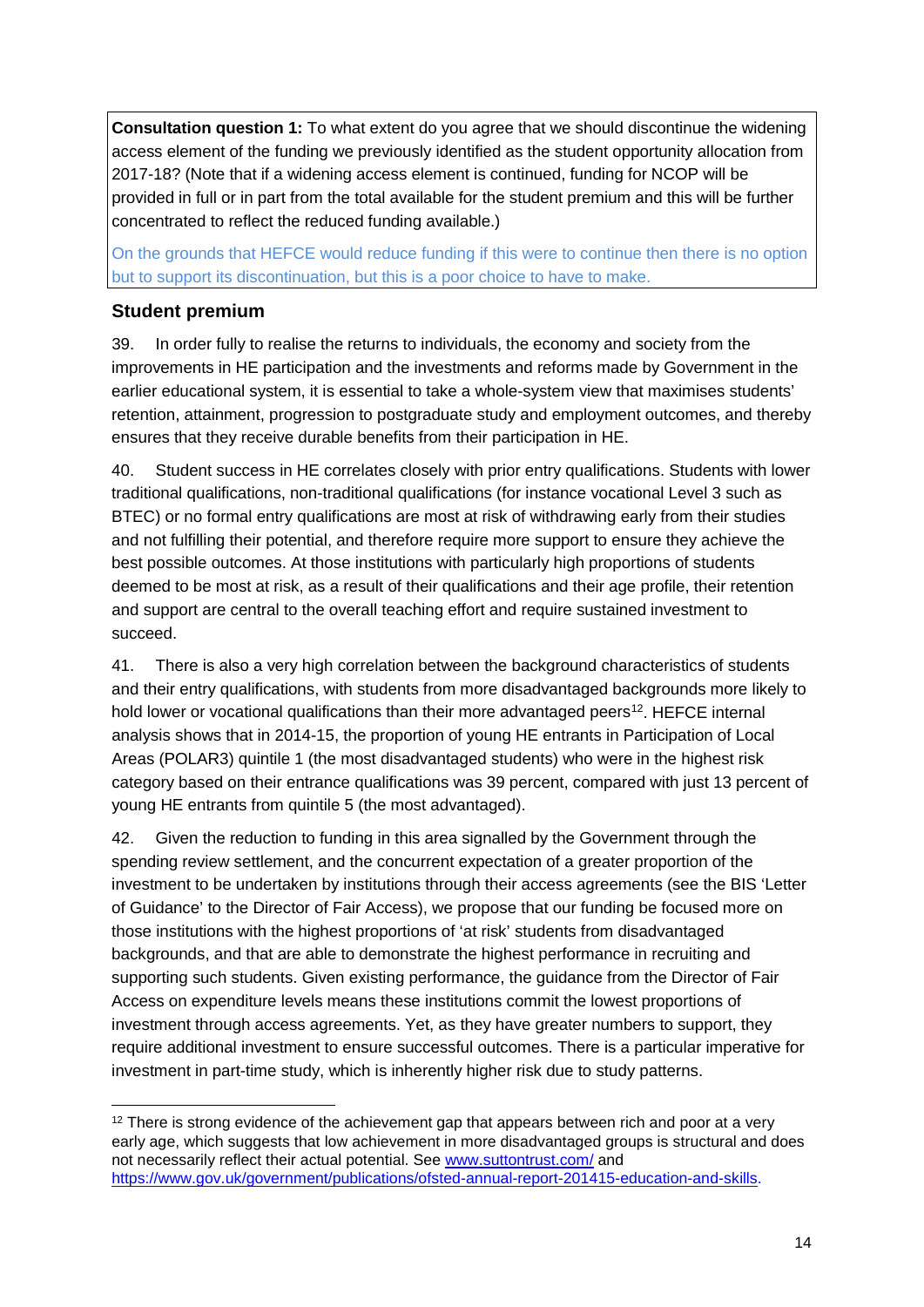43. We therefore propose to provide a student premium to support institutions in maximising the retention and success of such students, especially where they are also from the most disadvantaged backgrounds. The following method will ensure that the funding will be directed to those institutions with the greatest need and likely to make the strongest contribution to widening participation to the level of the Government's 2020 goal.

#### **Full-time student premium**

44. We propose to provide allocations to HE providers based on the full-time student numbers who are deemed to be most at risk as a result of their qualifications and age profile. Alongside this, we propose to introduce a supplement with a weighting based on the recruitment of students who are both at risk and from the most disadvantaged backgrounds (those students from POLAR3 quintile 1), thereby contributing to achieving the Government's goal. This will ensure that the majority of the funding is directed to those institutions doing the most to achieve the goal, while recognising the work throughout the HE sector to recruit and support students from the most disadvantaged backgrounds.

#### **Part-time student premium**

45. For part-time students, we propose to continue to provide an allocation pro rata to full-time equivalent numbers, as they are at greater risk of withdrawing early than full-time students. Essentially, this treats all part-time students as at risk of not continuing their studies, and thus counting towards this allocation. Given the recent declines in the number of part-time students entering HE, this investment is crucial to ensuring that HE providers can continue to make a viable part-time offer and secure successful outcomes for their students. We propose to incorporate into this allocation the funding previously provided through our separate targeted allocation for part-time undergraduates.

46. We anticipate that the broader quality assessment system and the Teaching Excellence Framework will complement these investments by identifying patterns apparent from student outcomes data, thereby driving improvements in the outcomes for disadvantaged students. We will also consider funding innovative approaches to supporting student success through our Catalyst Fund, with a view to securing an effective joined-up approach to addressing differential outcomes across the sector, in line with the recommendations of research we commissioned in 2015[13.](#page-14-0)

**Consultation question 2:** To what extent do you agree with the proposal that the full-time student premium should include a supplement with a weighting based on the recruitment of students who are both at risk and from the most disadvantaged backgrounds?

It is very clear that there are some institutions have widening participation at the core of their mission and those who have been successful in this have developed significant expertise which should be recognised through funding. It must be recognised that to properly support such students additional funds are needed for the simple reason that it costs more money to support them. If these institutions are to continue in this work they require additional funding.

However we would suggest that merely recruiting students at risk or from the most disadvantaged backgrounds should not be sufficient to attract the funding. There needs to be a

<span id="page-14-0"></span> <sup>13</sup> King's College London, ARC Network and the University of Manchester (2015), 'Causes of differences in student outcomes', available at [www.hefce.ac.uk/pubs/rereports/Year/2015/diffout/.](http://www.hefce.ac.uk/pubs/rereports/Year/2015/diffout/)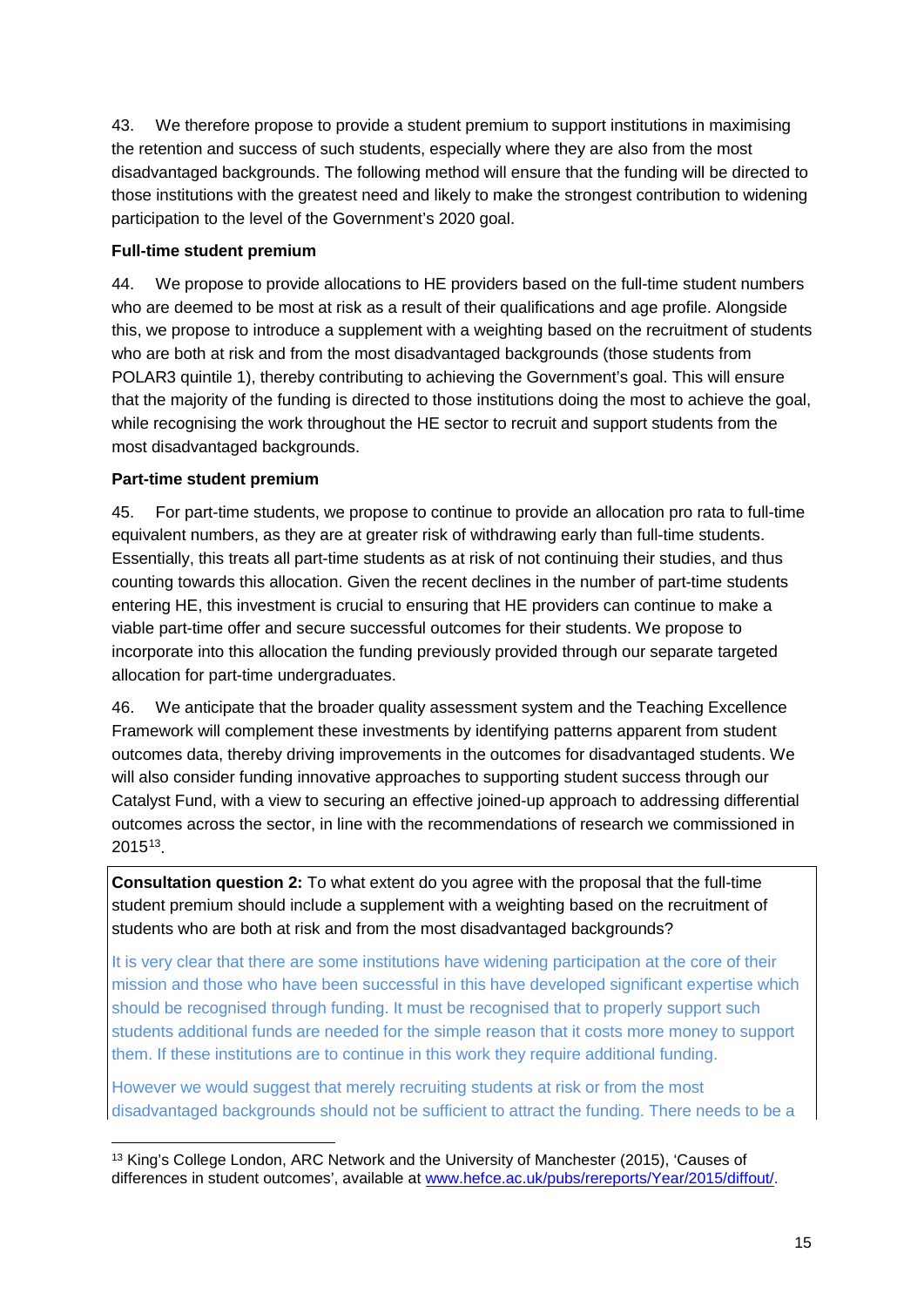link to value-added. Recruiting disadvantaged students and not delivering good results for them is no better than not offering those students an opportunity in the first place. They need not just opportunities, but outcomes. By linking payments to value-added it will encourage greater support for students.

It is also important that the bar is not set too high in determining the institutions receiving the funding support. It shouldn't be restricted to only a handful, but should be set by a clear and transparent standard that is based on the number of such students and the value added measure.

#### <span id="page-15-0"></span>**Supporting disabled students**

47. In the 2016 grant letter, the Government identified the development of inclusive approaches to supporting disabled students as a priority for teaching funding. There are greater risks to the success of these students, so there is a need for teaching funding to secure their successful participation in HE.

48. It is in this context, and that of the wider evidence gathered through the recent HEFCE research reports ('Support for higher education students with Specific Learning Difficulties' and 'Understanding provision for students with mental health problems and intensive support needs') that we have increased our funding for disabled students from 2016-17, with the intention of supporting institutions to meet the rapid rise in students reporting disabilities, and in particular mental health problems, and moving towards an inclusive social model of support as recommended in the published research<sup>14</sup>. We have also distributed this funding to better reflect the actual numbers of disabled students at each institution, by no longer assigning institutions to quartile groups based on their proportions of disabled students as a means of determining funding weights.

49. During the 2017-18 academic year we intend to continue with this approach, but also to review progress across the sector, with a view to informing how the planned Office for Students should provide support from 2018-19 onwards.

50. This allocation has until now been calculated according to the full-time equivalent numbers of students (both undergraduate and postgraduate) in receipt of DSA attending the institution. Given the recent reforms to the DSA, we believe it may no longer be appropriate to base our funding allocations on the number of DSA recipients. We will, therefore, consider calculating the allocation of this funding from 2017-18 using alternative data sources. Options available to us are to use the Higher Education Statistics Agency (HESA) or Individualised Learner Record (ILR) records of students reporting disabilities, or to develop an approach that uses data gathered earlier in the educational system.

<span id="page-15-1"></span> <sup>14</sup> See ['Support for higher education students with Specific Learning Difficulties',](http://www.hefce.ac.uk/pubs/rereports/Year/2015/spld/Title,104722,en.html) available at [www.hefce.ac.uk/pubs/rereports/Year/2015/spld/,](http://www.hefce.ac.uk/pubs/rereports/Year/2015/spld/) and 'Understanding provision for students with mental health problems and intensive support needs', available at [www.hefce.ac.uk/pubs/rereports/Year/2015/mh/.](http://www.hefce.ac.uk/pubs/rereports/Year/2015/mh/)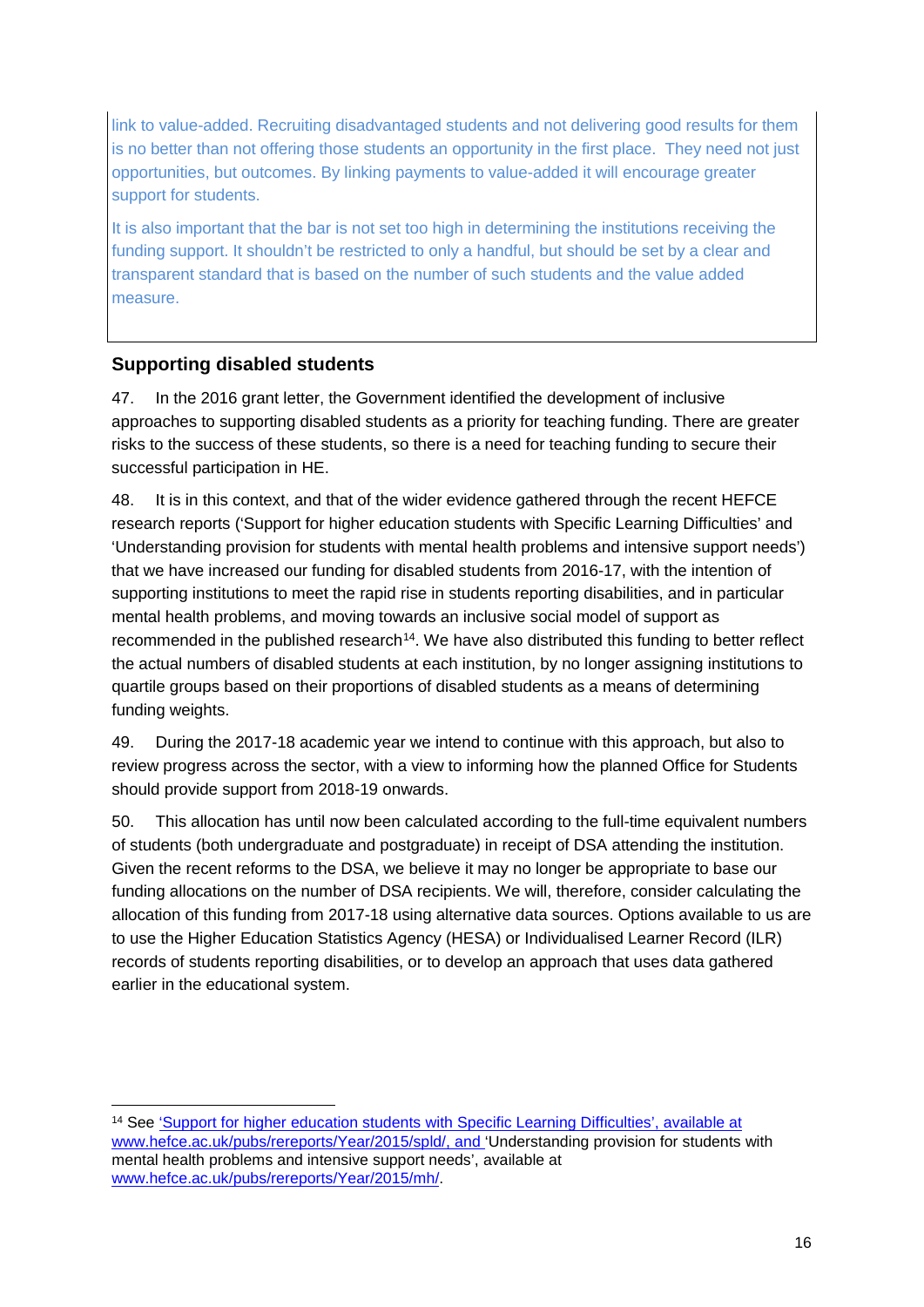**Consultation question 3:** What source (or sources) of data do you consider should be used to determine the level of disabled students allocation to each institution?

**Consultation question 4**: Do you have any other comments or advice on our proposals for supporting widening access and successful student outcomes?

There needs to be an understanding that students come with a wide range of disabilities that require an equally wide range of enabling responses. Some of these are one off, for example wheel chair access, but many are perishable or require regular renewal, for example technological solutions. These cost money and it shouldn't be the full responsibility of the institutions to pay for these. This is especially the case with smaller, or less wealthy institutions. There should continue to be state funding to ensure the best support possible is able to be offered to disabled students.

#### <span id="page-16-0"></span>**Supporting taught postgraduate education**

51. HEFCE has given significant priority to postgraduate education since the undergraduate finance reforms in 2012. This has included gathering and publishing evidence on postgraduate participation, sustaining the level of funding for taught and research postgraduates (notwithstanding reductions in other areas), and supporting a pilot scheme that identified and addressed barriers to postgraduate progression, which has provided lessons for practice across the sector<sup>[15](#page-16-1)</sup>.

52. The Government has also identified postgraduate education as a priority, establishing new loan finance for masters (from 2016-17) and doctoral (from 2018-19) studies, and asking us through the 2016 grant letter to continue to provide advice on the barriers to participation at postgraduate level.

53. We currently provide funding for high-cost subjects at taught postgraduate level on the same basis as at undergraduate level. Clinical subjects receive a rate of £10,000, high cost a rate of £1,500 and intermediate cost a rate of £250.

54. In addition to this, since 2012-13 we have provided a £1,100 supplement attributable to taught postgraduate students, with the exception of those on courses for which undergraduate student support may be available (such as teacher training and some architecture courses)<sup>[16](#page-16-2)</sup>. We provided this supplement as we did not consider that it would be appropriate to reduce our funding for taught postgraduate education alongside the reductions we were making at undergraduate level, given the absence of government-backed finance for students at this level. This was, though, intended as an interim measure. We also continued to provide a targeted allocation that recognised when students study on courses that last for 45 weeks or more within one academic year, and which is thereby predominantly attributable to masters courses.

55. With the introduction of loan finance of up to £10,000 for masters students, we propose that the interim supplement be reformed to target funding where it is most needed, including to support students from disadvantaged backgrounds who are less likely to progress to taught

<span id="page-16-1"></span> <sup>15</sup> Wakeling (2015) 'Programme Analysis of HEFCE's Postgraduate Support Scheme: Final report to ESRC and HEFCE', available at [www.hefce.ac.uk/pubs/rereports/Year/2015/pssfinal/.](http://www.hefce.ac.uk/pubs/rereports/Year/2015/pssfinal/)

<span id="page-16-2"></span><sup>16</sup> See HEFCE (2012), 'Student number controls and teaching funding Consultation on arrangements for 2013-14 and beyond' available at [www.hefce.ac.uk/pubs/year/2012/201204/.](http://www.hefce.ac.uk/pubs/year/2012/201204/)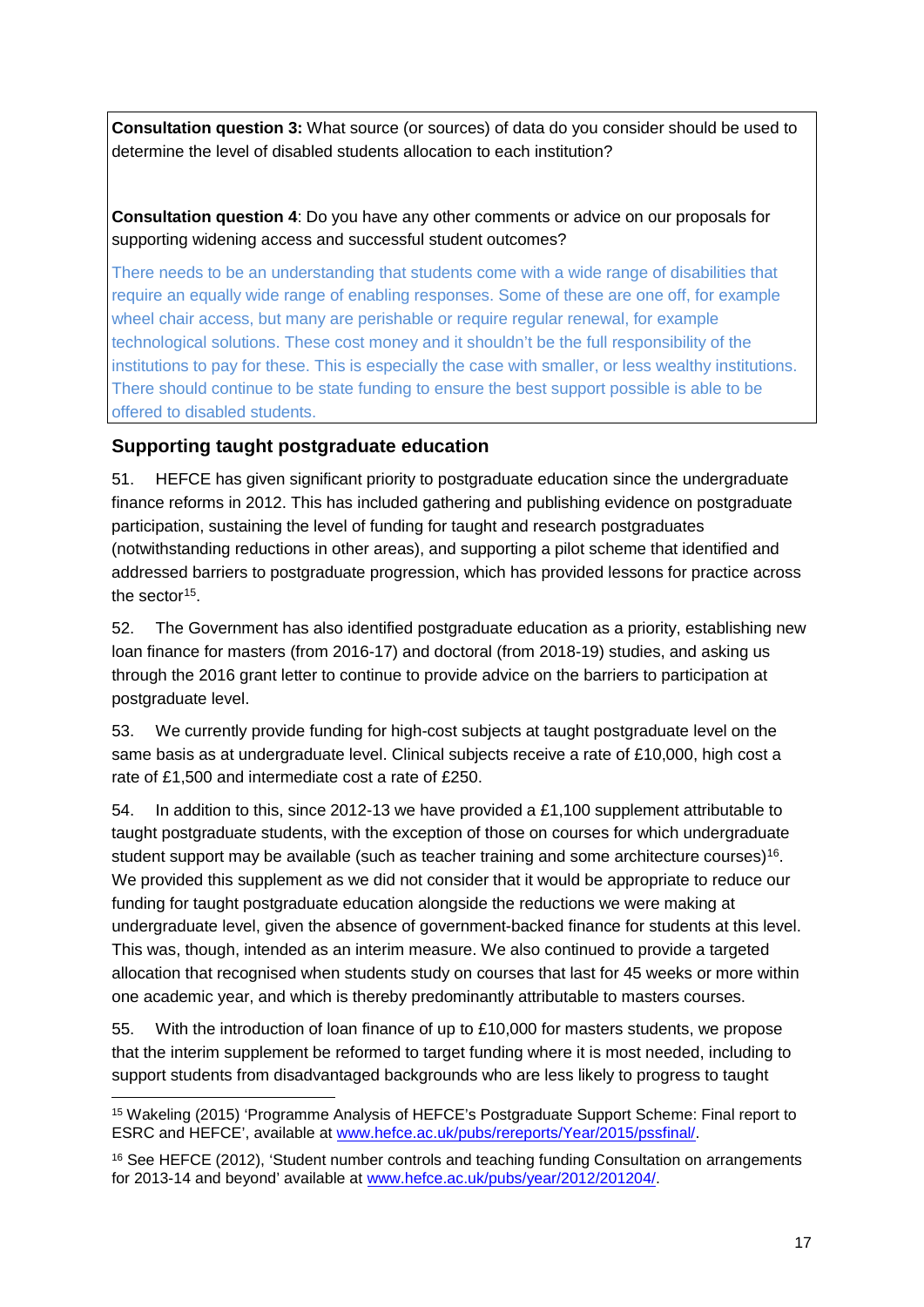postgraduate education. We are interested in suggestions about how we can do this most effectively.

56. Some areas of taught postgraduate provision will not be supported through the loan scheme, notably shorter-cycle provision leading to postgraduate certificates and diplomas and lower-intensity studies, which are often demanded by part-time and mature students, and aligned with employer needs to support professional and workforce development. Our own analysis estimates that around one-third of fundable taught postgraduate students are following such courses. We believe that this provision should continue to receive a supplement, as it provides flexible learning for students and employers who would not otherwise benefit from higher education at this level.

#### 57. We invite comments, therefore, on:

a. Whether we should retain the taught postgraduate supplement, but only for provision that does not qualify for loan finance (whether through the undergraduate student support arrangements or new masters loan scheme).

b. Whether, if this is implemented, the supplement should be attributable to activity across all subjects at taught postgraduate level (not just clinical, high and intermediate cost subjects as currently),

58. In both these cases, we would continue to provide funding for high-cost subjects on the same basis as at undergraduate level (see paragraph 53). To illustrate the combined effect of these, Annex C compares the proposed approach to the existing one.

59. We wish to retarget the remaining funding available through these changes to support areas where we consider there is the greatest need for support for students to progress to taught postgraduate level. We will continue to work with Government to understand the impact of the new finance from 2016-17 and to consider how best to address remaining barriers to progression. This will include continuation of work to better understand what may define disadvantage for postgraduate students and how this could be built into our funding model<sup>[17](#page-17-0)</sup>. In 2015-16, for example, we distributed funding through the Postgraduate Support Scheme according to the proportion of taught postgraduate students in each institution from the lowest participation areas or in receipt of Disabled Students' Allowance. We seek views on whether this approach could be adopted for teaching funding or if there are other ways we could address barriers to participation at taught postgraduate level.

<span id="page-17-0"></span><sup>&</sup>lt;sup>17</sup> See 'Postgraduate Support Scheme: Guidance for institutions receiving funding to support postgraduate students 2015-16', available at [www.hefce.ac.uk/pubs/year/2014/CL,322014/.](http://www.hefce.ac.uk/pubs/year/2014/CL,322014/)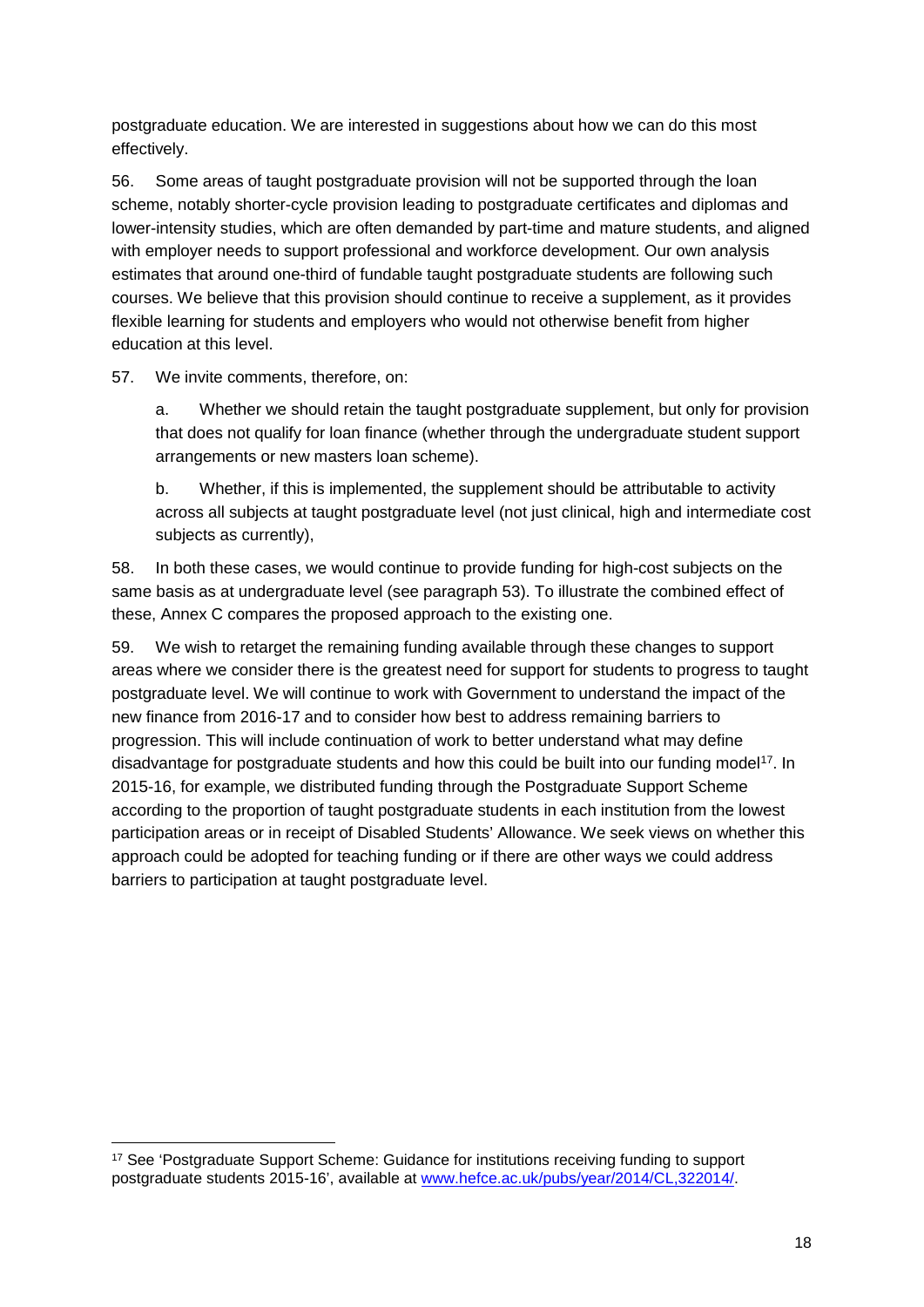**Consultation question 5:** To what extent do you agree that we should discontinue the element of the taught postgraduate supplement for provision that is eligible for the masters loan? (We would retain the supplement for flexible short-cycle provision).

There are a decreasing number of UK students progressing to postgraduate level and there needs to be as much encouragement and support as possible to reverse this trend. Therefore we would not want to see any discontinuation of any funding support, but rather an increase in support.

**Consultation question 6**: If the taught postgraduate supplement for provision that is eligible for the masters loan is discontinued, to what extent do you agree the supplement should be attributable to activity across all subjects, not just clinical, high and intermediate cost subjects?

It shouldn't be discontinued, but it is hugely important that a wide variety of subjects are included. It is across all subjects that postgraduate study needs to be encouraged. That said, taking out a second loan for postgraduate study on top of the student loan for undergraduate study, is for many prohibitive. Alternative support mechanisms should be sought. Please see response to question 9.

**Consultation question 7**: To what extent do you agree that funding should be provided according to the proportion of taught postgraduate students in each institution from the lowest participation areas or in receipt of Disabled Students' Allowance?

Postgraduate participation is low across all demographics so it shouldn't be restricted to one particular type.

**Consultation question 8**: Are there other ways in which you would suggest we should provide teaching funding to address barriers to taught postgraduate participation?

**Consultation question 9**: Do you have any other comments or advice on our proposals for supporting progression to taught postgraduate study?

Postgraduate study is expensive, and is becoming more burdensome as students have had to take out student loans for undergraduate study. Having to pay off both loans at the same time is, for many, prohibitive.

One of the simplest and most cost effective ways to encourage companies to pay for postgraduate study would be to offer them tax breaks for doing so. This would be a cheaper model for the government to support.

It would also be worth considering offering tax relief to individuals paying for their own postgraduate study.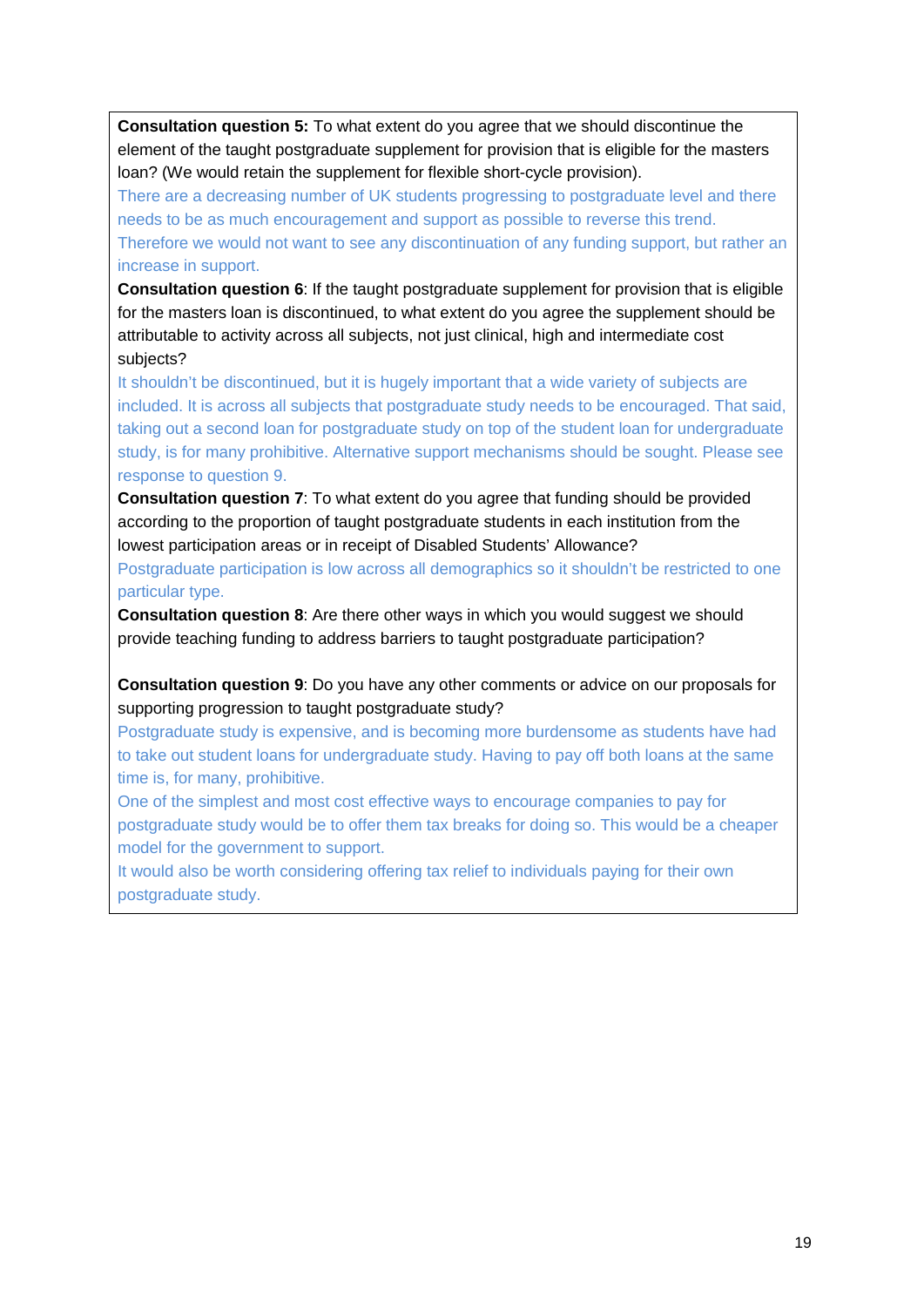# <span id="page-19-0"></span>**Annex A: Summary of consultation questions**

Please respond by **noon on Friday 22 July 2016** using the online response form available alongside this document at [www.hefce.ac.uk/pubs/year/2016/201610/.](http://www.hefce.ac.uk/pubs/year/2016/201610/)

**Consultation question 1**: To what extent do you agree that we should discontinue the widening access element of the funding we previously identified as the student opportunity allocation from 2017-18? (Note that if a widening access element is continued, funding for NCOP will be provided in full or in part from the total available for the student premium and this will be further concentrated to reflect the reduced funding available.)

**Consultation question 2**: To what extent do you agree with the proposal that the full-time student premium should include a supplement with a weighting based on the recruitment of students who are both at risk and from the most disadvantaged backgrounds?

**Consultation question 3**: What source (or sources) of data do you consider should be used to determine the level of disabled students allocation to each institution?

**Consultation question 4**: Do you have any other comments or advice on our proposals for supporting widening access and successful student outcomes?

**Consultation question 5:** To what extent do you agree that we should discontinue the element of the taught postgraduate supplement for provision that is eligible for the masters loan? (We would retain the supplement for flexible short-cycle provision).

**Consultation question 6:** If the taught postgraduate supplement for provision that is eligible for the masters loan is discontinued, to what extent do you agree the supplement should be attributable to activity across all subjects, not just clinical, high and intermediate cost subjects?

**Consultation question 7:** To what extent do you agree that funding should be provided according to the proportion of taught postgraduate students in each institution from the lowest participation areas or in receipt of Disabled Students' Allowance?

**Consultation question 8:** Are there other ways in which you would suggest we should provide teaching funding to address barriers to taught postgraduate participation?

**Consultation question 9**: Do you have any other comments or advice on our proposals for supporting progression to taught postgraduate study?

#### **Freedom of Information Act**

1. Information provided in response to this consultation may be made public, under the terms of the Freedom of Information Act or of an appropriate licence, or through another arrangement.

2. Such information includes text, data and datasets. The Freedom of Information Act gives a public right of access to any information held by a public authority defined within the Act, in this case HEFCE. It applies to information provided by individuals and organisations, for example universities and colleges. HEFCE can refuse to make such information available only in exceptional circumstances. This means that data and information are unlikely to be treated as confidential except in very particular circumstances.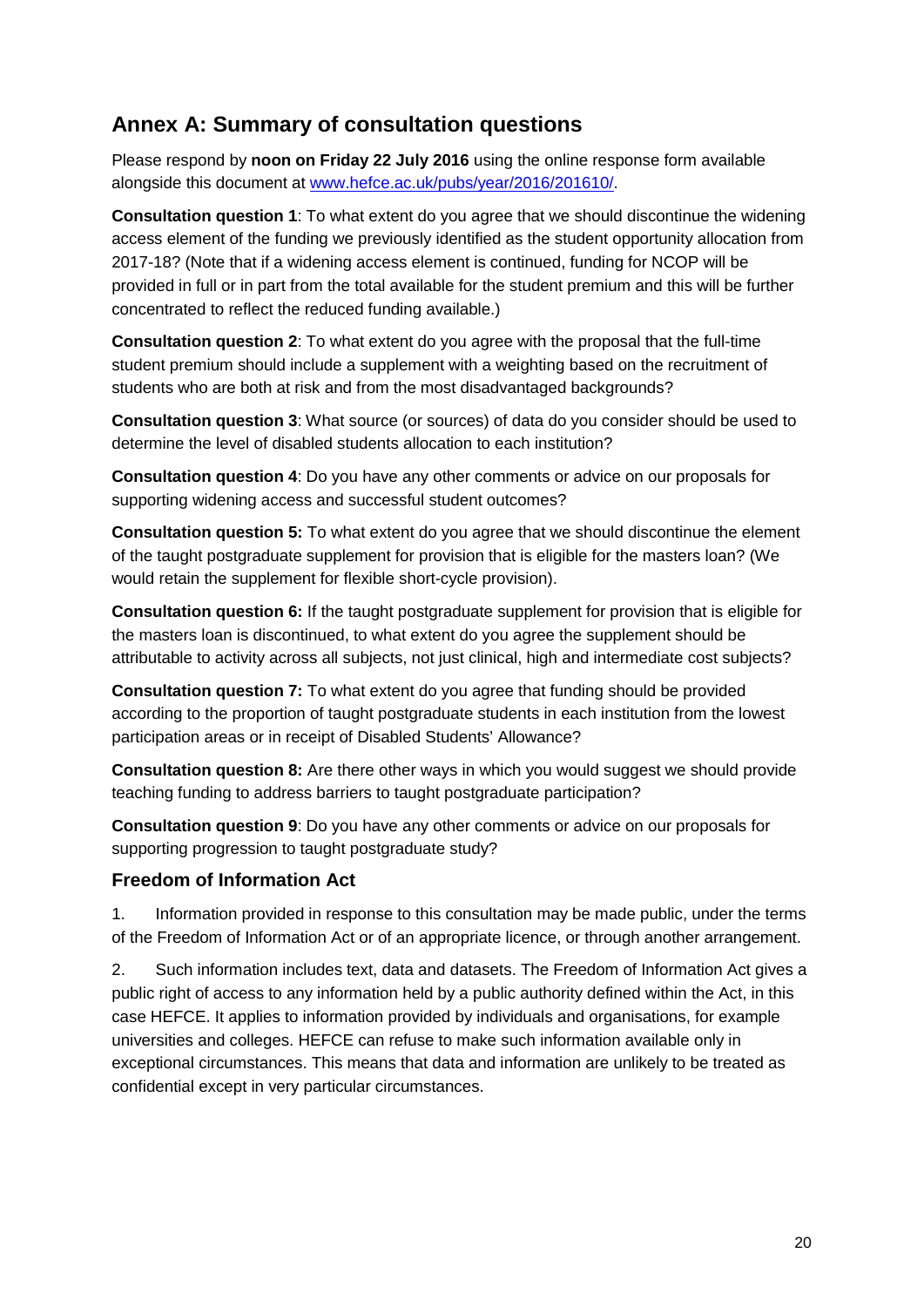# <span id="page-20-0"></span>**Annex B: Provisional timetable**

| <b>June 2016</b>                | Consultation publication                                                                                                                                                                                                    |
|---------------------------------|-----------------------------------------------------------------------------------------------------------------------------------------------------------------------------------------------------------------------------|
| June to July 2016               | Consultation closes 22 July 2016<br>Engagement events will take place in Birmingham on Friday 27 June and<br>London on Monday 4 July, with 120 places available at each                                                     |
| August 2016                     | Analysis of consultation responses<br>Announcement of provisional guidance on data requirements for 2017-18                                                                                                                 |
| September 2016                  | Consultation responses, HEFCE response and initial outcomes agreed by<br><b>HEFCE Board published</b>                                                                                                                       |
| <b>January to March</b><br>2017 | Final data requirements for 2017-18 and 2018-19 allocations (in the Higher<br>Education Students Early Statistics and Higher Education in Further<br>Education: Students surveys) confirmed<br>Data collected and validated |
| Spring 2017                     | Institutional allocations announced                                                                                                                                                                                         |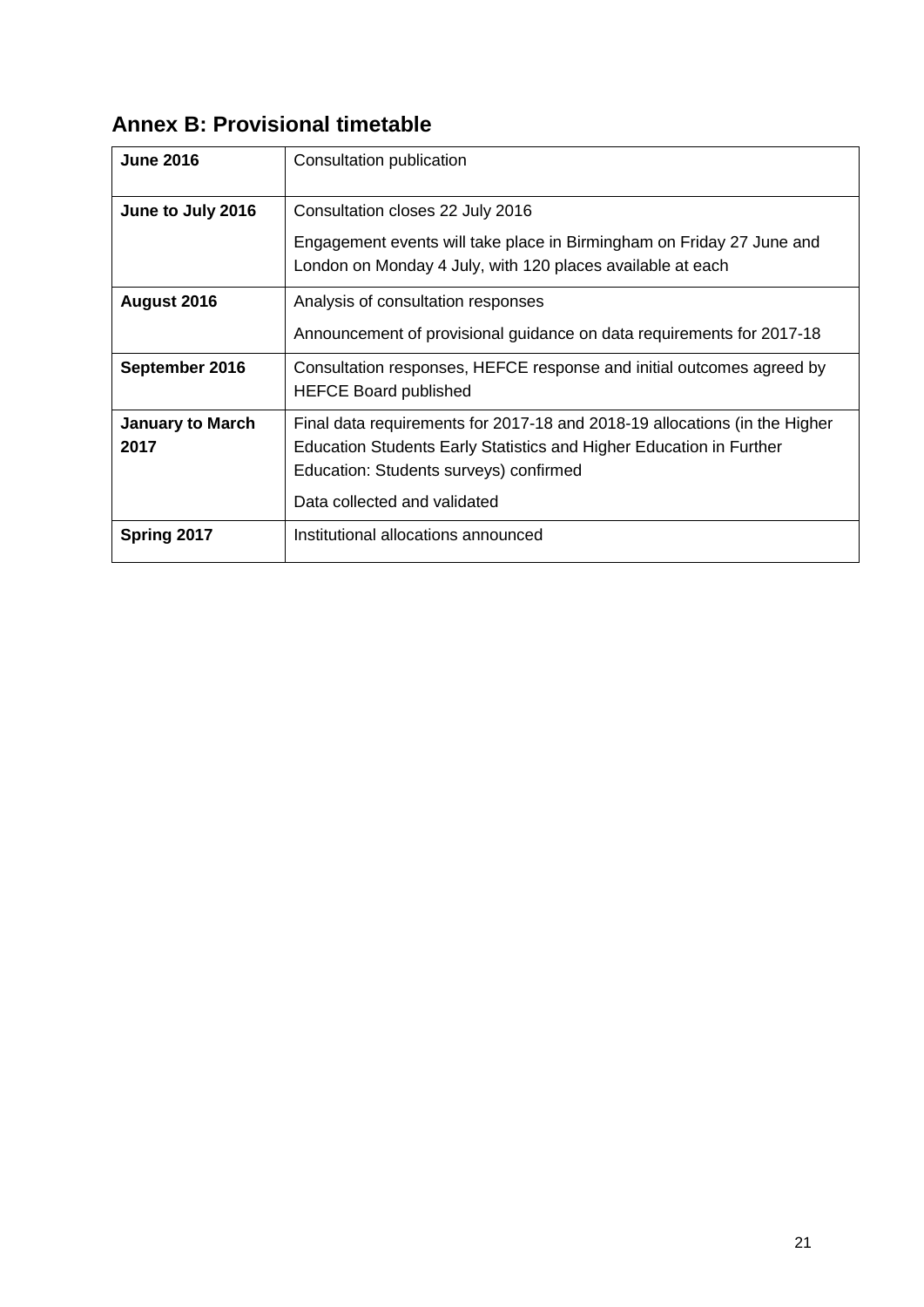| Qualification                                                                                              | <b>Price</b><br>group | <b>Existing approach to</b><br>postgraduate taught funding      |                                               | <b>Eligible for</b><br>postgraduate | Proposed approach to postgraduate taught funding<br>from 2017-18 |                                             |                                                                                        |
|------------------------------------------------------------------------------------------------------------|-----------------------|-----------------------------------------------------------------|-----------------------------------------------|-------------------------------------|------------------------------------------------------------------|---------------------------------------------|----------------------------------------------------------------------------------------|
|                                                                                                            |                       | Indicative<br>subject-based<br>allocation $(E)$<br>(see note 1) | Postgraduate<br>high-cost<br>supplement $(E)$ | loan                                | Indicative subject<br>based allocation<br>(E)                    | Postgraduate<br>high-cost<br>supplement (£) | Funding for<br>postgraduate<br>taught students<br>from<br>disadvantaged<br>backgrounds |
| Masters (MSc) in a<br>laboratory-based<br>science, engineering<br>and technology subject                   | $\sf B$               | 1,500                                                           | 1,100                                         | Yes                                 | 1,500                                                            | 0                                           | See paragraph 59                                                                       |
| Postgraduate Diploma<br>(PGDip) in a<br>laboratory-based<br>science, engineering<br>and technology subject | B                     | 1,500                                                           | 1,100                                         | No                                  | 1,500                                                            | 1,100                                       | See paragraph 59                                                                       |
| Masters (MA) in a<br>classroom-based<br>subject (such as<br>history)                                       | D                     | $\pmb{0}$                                                       | $\pmb{0}$                                     | Yes                                 | $\pmb{0}$                                                        | 0                                           | See paragraph 59                                                                       |
| Postgraduate Diploma<br>(PGDip) in a<br>classroom-based<br>subject (such as<br>history)                    | D                     | 0                                                               | $\pmb{0}$                                     | No                                  | $\pmb{0}$                                                        | 1,100                                       | See paragraph 59                                                                       |

# **Annex C: Illustration of existing and proposed approach to postgraduate taught funding**

<span id="page-21-0"></span>Note 1: We also provide a targeted allocation that recognises students studying on courses that last for 45 weeks or more within one academic year. In 2016-17, for postgraduate taught provision, this was £1,439 for band B courses and £1,100 for band C1 and C2 courses.